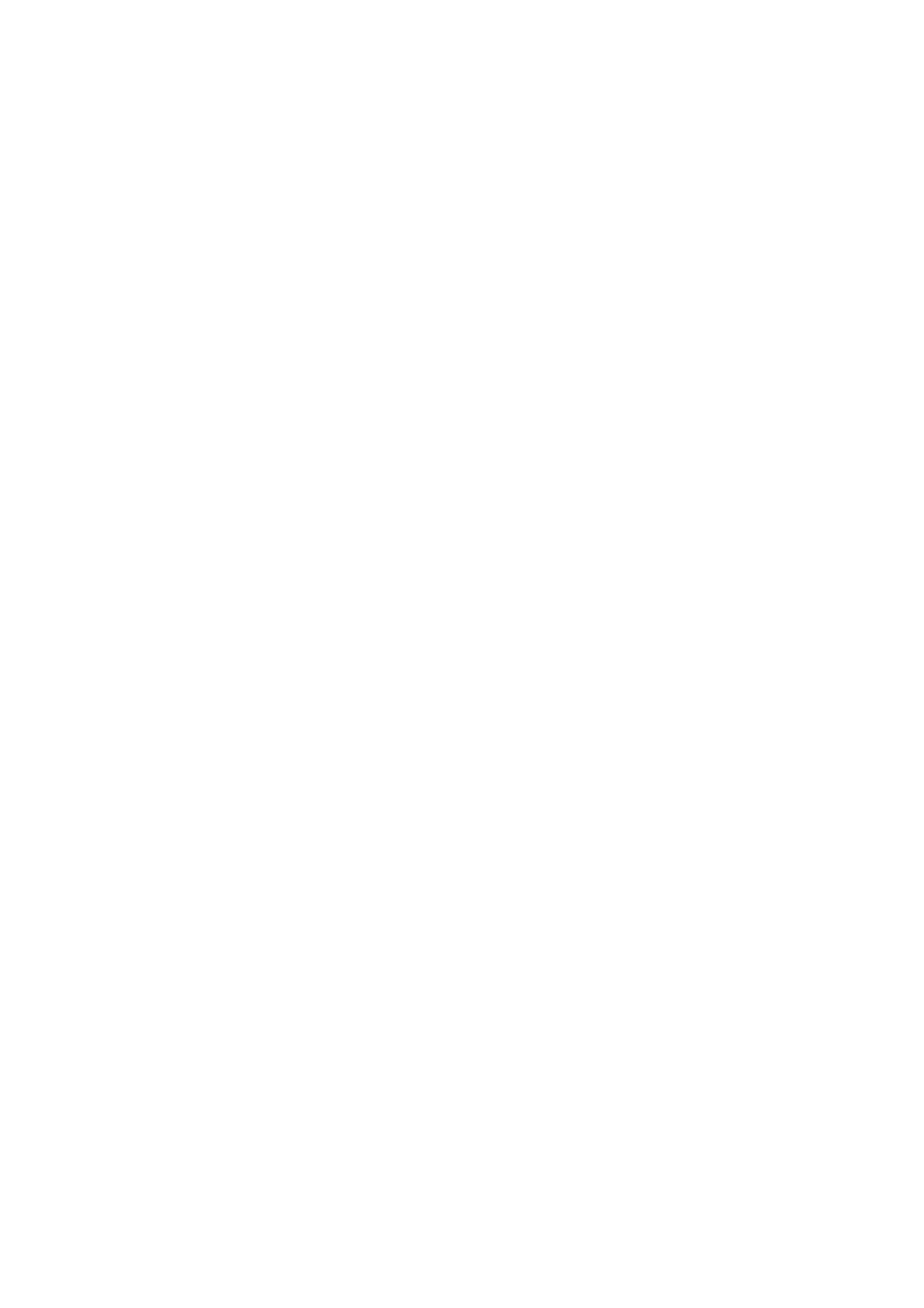

**Tenth Meeting, 28-29 April 2010, Poel Island, Germany** L. Maggioni, M. Veteläinen, E. Willner and E. Lipman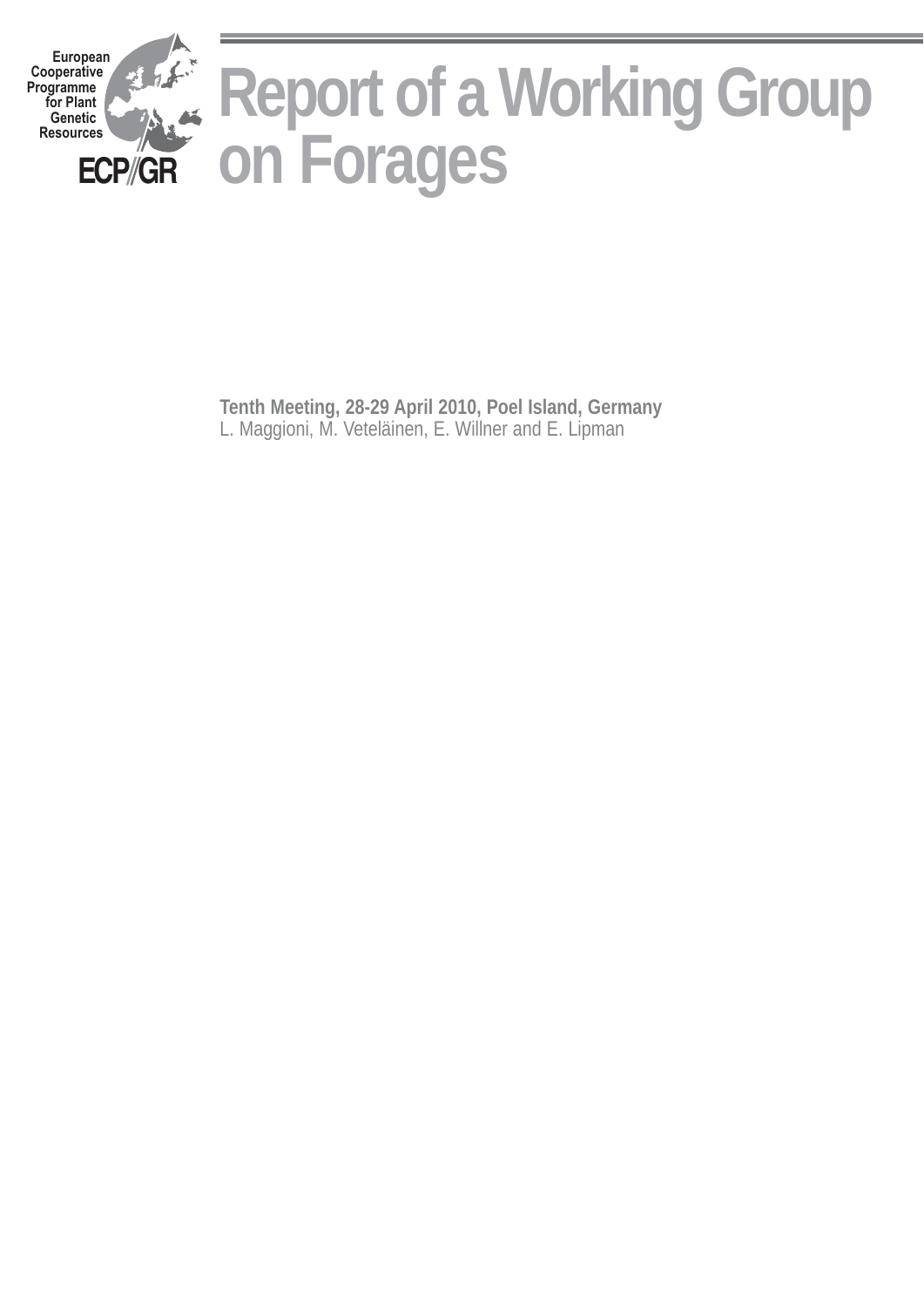**Bioversity International** is part of the Consultative Group on International Agricultural Research, which works to reduce hunger, poverty and environmental degradation in developing countries by generating and sharing relevant agricultural knowledge, technologies and policies. This research, focused on development, is conducted by a Consortium of 15 CGIAR centres working with hundreds of partners worldwide and supported by a multi-donor Fund [\(http://www.bioversityinternational.org;](http://www.bioversityinternational.org/) http:/[/www.cgiar.org](http://www.cgiar.org/); [http://cgiarconsortium.cgxchange.org](http://cgiarconsortium.cgxchange.org/); [www.cgiarfund.org\)](http://www.cgiarfund.org/). Bioversity has its headquarters in Maccarese, near Rome, Italy, with offices in more than 20 other countries worldwide. The organization operates through four programmes: Diversity for Livelihoods, Understanding and Managing Biodiversity, Global Partnerships, and Commodities for Livelihoods.

 The international status of Bioversity is conferred under an Establishment Agreement which, by January 2010, had been signed by the Governments of Algeria, Australia, Belgium, Benin, Bolivia, Brazil, Burkina Faso, Burundi, Cameroon, Chile, China, Congo, Costa Rica, Côte d'Ivoire, Cuba, Cyprus, Czech Republic, Denmark, Ecuador, Egypt, Ethiopia, Ghana, Greece, Guinea, Hungary, India, Indonesia, Iran, Israel, Italy, Jordan, Kenya, Malaysia, Mali, Mauritania, Mauritius, Morocco, Norway, Oman, Pakistan, Panama, Peru, Poland, Portugal, Romania, Russia, Senegal, Slovakia, Sudan, Switzerland, Syria, Tunisia, Turkey, Uganda and Ukraine.

 Financial support for Bioversity's research is provided by more than 150 donors, including governments, private foundations and international organizations. For details of donors and research activities please see Bioversity's Annual Reports, which are available in printed form on request from bioversity-publications@cgiar.org or from Bioversity's Web site (www.bioversityinternational.org).

**The European Cooperative Programme for Plant Genetic Resources (ECPGR)** is a collaborative programme among most European countries aimed at contributing to national, sub-regional and regional programmes in Europe to rationally and effectively conserve *ex situ* and *in situ* Plant Genetic Resources for Food and Agriculture and increase their utilization. The Programme, which is entirely financed by the member countries, is overseen by a Steering Committee composed of National Coordinators nominated by the participating countries and a number of relevant international bodies. The Coordinating Secretariat is hosted by Bioversity International. The Programme operates through nine networks in which activities are carried out through a number of permanent working groups or through ad hoc actions. The ECPGR networks deal with either groups of crops (cereals; forages; fruit; oil and protein crops; sugar, starch and fibre crops; vegetables) or general themes related to plant genetic resources (documentation and information; in situ and on-farm conservation; inter-regional cooperation). Members of the working groups and other scientists from participating countries carry out an agreed workplan with their own resources as inputs in kind to the Programme.

 The geographical designations employed and the presentation of material in this publication do not imply the expression of any opinion whatsoever on the part of Bioversity or the CGIAR concerning the legal status of any country, territory, city or area or its authorities, or concerning the delimitation of its frontiers or boundaries. Similarly, the texts and taxonomic definitions in these proceedings reflect the views of the respective authors and not necessarily those of the compilers or their institutions.

Mention of a proprietary name does not constitute endorsement of the product and is given only for information.

#### **Citation**

Maggioni L, Veteläinen M, Willner E, Lipman E. 2011. Report of a Working Group on Forages. Tenth Meeting, 28-29 April 2010, Poel Island, Germany. Bioversity International, Rome, Italy.

#### **Cover illustration**

Butterfly feeding on *Trifolium purpureum.* Courtesy © A. Inal, AARI, Izmir, Turkey.

Acknowledgements to M. Shah for English language editing.

ISBN 978-92-9043-892-2

Bioversity International Via dei Tre Denari, 472/a 00057 Maccarese Rome, Italy

© Bioversity International, 2011

*Bioversity International* is the operating name of the International Plant Genetic Resources Institute (IPGRI).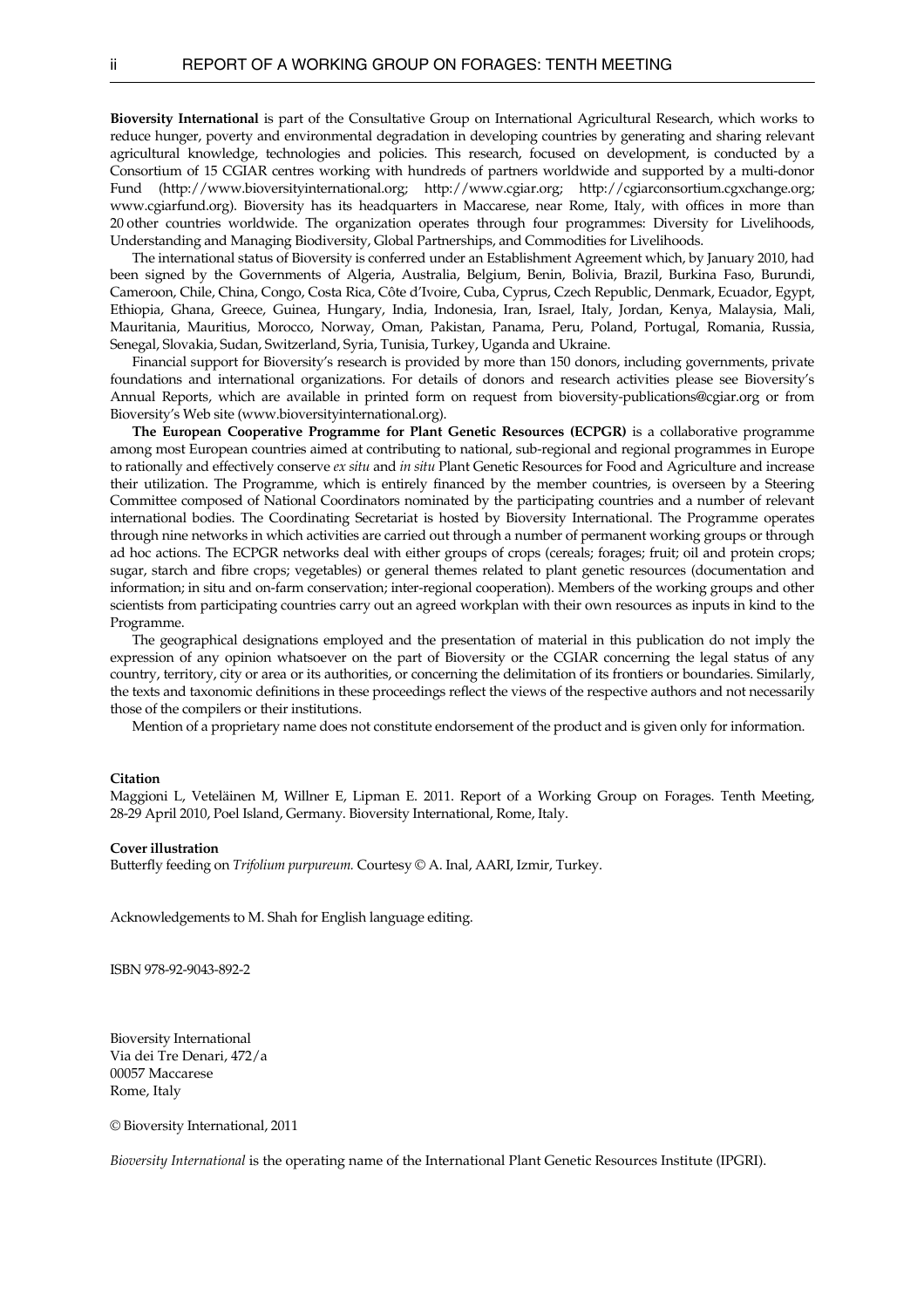# **CONTENTS**

| Comparison of the representation of forage crops in the European Central Crop Databases |  |
|-----------------------------------------------------------------------------------------|--|
| Management and restructuring of the European Central Forage Databases 4                 |  |
|                                                                                         |  |
|                                                                                         |  |
|                                                                                         |  |
|                                                                                         |  |
| Progress since the previous meeting on Most Original Samples and primary holder, and    |  |
| Proposed next steps for implementation of AEGIS - the AEGIS Quality System  9           |  |
|                                                                                         |  |
|                                                                                         |  |
|                                                                                         |  |
| Introduction to the Leibniz Institute of Plant Genetics and Crop Plant                  |  |
|                                                                                         |  |
| Research activities linked to the IPK forage collections  12                            |  |
| Reports on national collections and collecting activities 12                            |  |
|                                                                                         |  |
|                                                                                         |  |
| Niche modelling of the spontaneous diversity of forage and turf species 13              |  |
|                                                                                         |  |
|                                                                                         |  |
| Development of an in situ database inventory - towards a Swiss solution for forages 16  |  |
| A database of European Institutions working on on-farm/in-garden conservation  17       |  |
| Towards a European network of genetic reserves for crop wild relatives 17               |  |
|                                                                                         |  |
|                                                                                         |  |
|                                                                                         |  |
|                                                                                         |  |
|                                                                                         |  |
| Election of the Chairperson and composition of the Network Coordinating Group  19       |  |
|                                                                                         |  |
|                                                                                         |  |
| Appendix I. Workplan for the second part of Phase VIII (2010-2013) 23                   |  |
|                                                                                         |  |
|                                                                                         |  |
|                                                                                         |  |
|                                                                                         |  |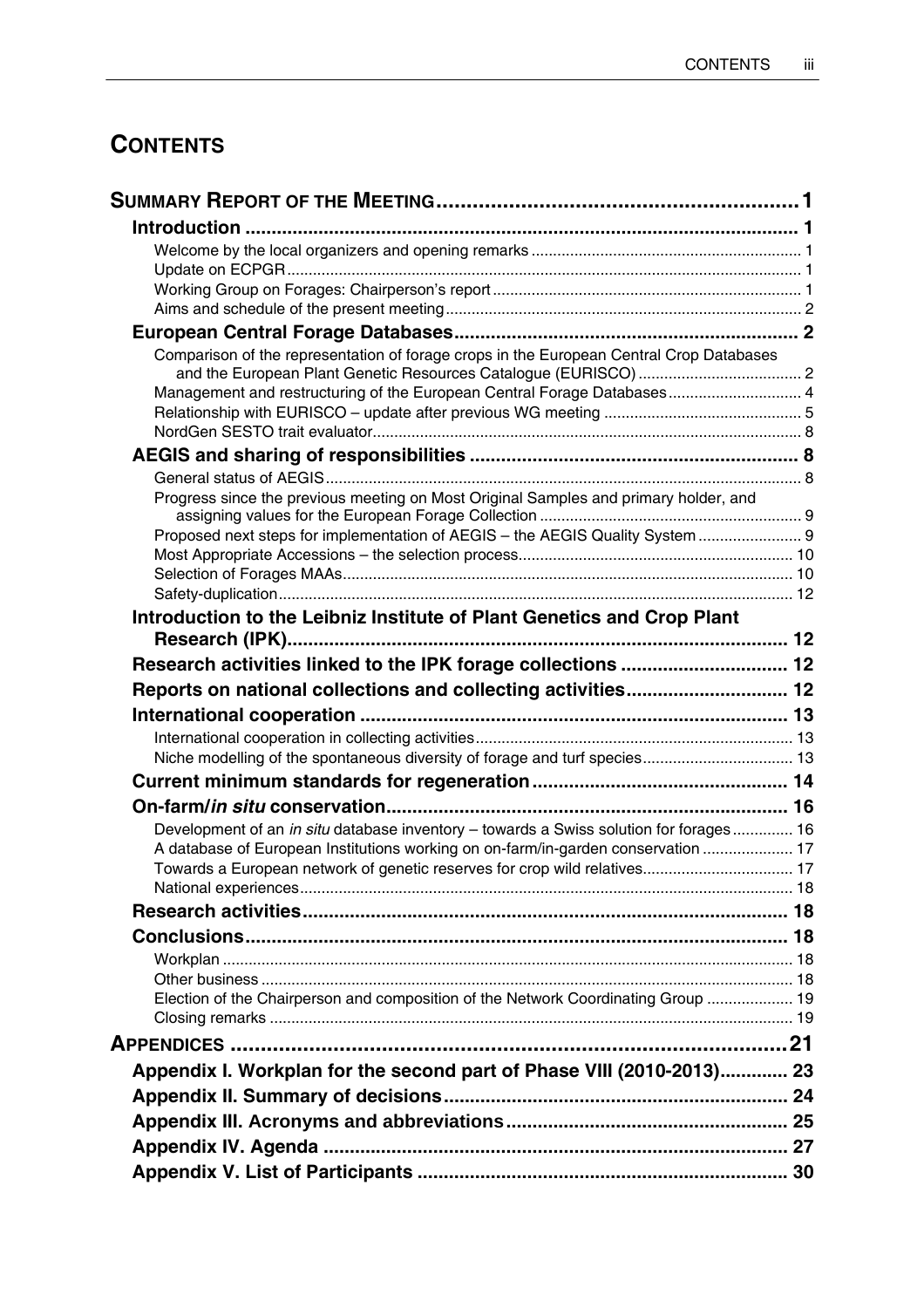Related **presentations** can be downloaded from [http://www.ecpgr.cgiar.org/networks/forages/forages\\_wg\\_germany\\_2010/presentations.html](http://www.ecpgr.cgiar.org/networks/forages/forages_wg_germany_2010/presentations.html)

Related **papers** can be downloaded from [http://www.ecpgr.cgiar.org/networks/forages/forages/papers\\_2010\\_germany.html](http://www.ecpgr.cgiar.org/networks/forages/forages/papers_2010_germany.html)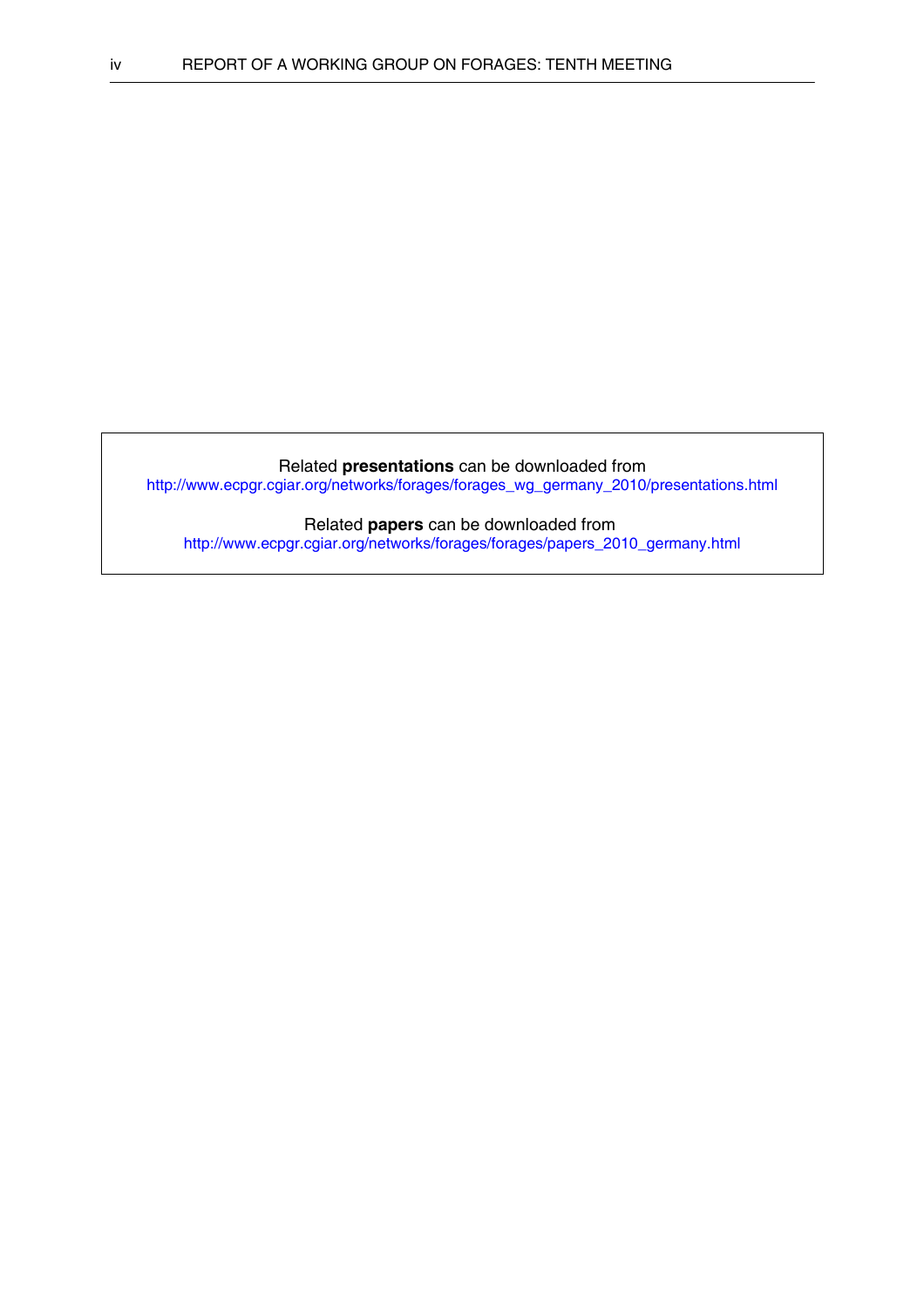# <span id="page-6-0"></span>**SUMMARY REPORT OF THE MEETING**

## **Introduction**

#### *Welcome by the local organizers and opening remarks*

Evelin Willner welcomed the Working Group on Forages of the European Cooperative Programme for Plant Genetic Resources (ECPGR) to Poel Island for its tenth meeting. Mr Karsten Pellnitz, representative of the Ministry of Agriculture, Environment and Consumer Protection, State of Mecklenburg-Vorpommern, also welcomed the Group; his presence was evidence of the importance attached to the meeting.

### *Update on ECPGR*

Lorenzo Maggioni, ECPGR Coordinator, gave an update on the ECPGR Programme during the ongoing Phase VIII (2009-2013). The main decisions of the last Steering Committee meeting held in 2008 were summarized, including the priorities for the Phase (the highest being the sharing of responsibilities), the budget and its planned use by the Forages Network. He added that the ECPGR Independent External Review commissioned by the Steering Committee would take place in July 2010 at Bioversity's headquarters in Rome.

#### *Working Group on Forages: Chairperson's report*

Merja Veteläinen reported on activities carried out by the Working Group (WG) since its ninth meeting held on 23-25 October 2007 in Piešťany, Slovakia.[1](#page-6-1) 

An ad hoc meeting of the Forages Network Coordinating Group (NCG) was held on 11 May 2009 at La Rochelle, France[.2](#page-6-2)

At its Eleventh Meeting in 2008, the ECPGR Steering Committee (SC) had requested more quantitative outputs. However, the SC also noted that the results of meetings are generally very valuable, although it is difficult to quantify them; they are useful for defining the Most Appropriate Accessions (MAAs). The WG's workplan did include quantitative measures such as determining the most original sample (MOS) and holders of primary collections (PRIMCOLL) for databases. But the outcome of these measures cannot be anticipated. Overall, the criticism of the SC should be taken in a constructive way.

The forages catalogues are fragmented into too many databases (23); the SC therefore encouraged the Network to consider merging some of them, which will be done during this meeting. The Forages Network budget for ongoing Phase VIII was set at  $\epsilon$  27 700, which was inadequate for meeting its goals.

The revised workplan for the Network (La Rochelle meeting, 2009) will be reviewed during this meeting:

1. Documentation and information. Progress of Forage Databases (DBs) and assignment of AEGIS accessions were better in priority DBs than in others. Regarding the number of databases, the Group will have to decide at this meeting whether (a) to merge all Forage DBs into a single DB or (b) to merge DBs by taxa/DB Manager.

<span id="page-6-1"></span> <sup>1</sup> Report posted at [http://www.ecpgr.cgiar.org/networks/forages/forages/slovakia\\_2007.html](http://www.ecpgr.cgiar.org/networks/forages/forages/slovakia_2007.html)

<span id="page-6-2"></span><sup>2</sup> Report posted at [http://www.ecpgr.cgiar.org/networks/forages/forages/previous\\_events.html](http://www.ecpgr.cgiar.org/networks/forages/forages/previous_events.html)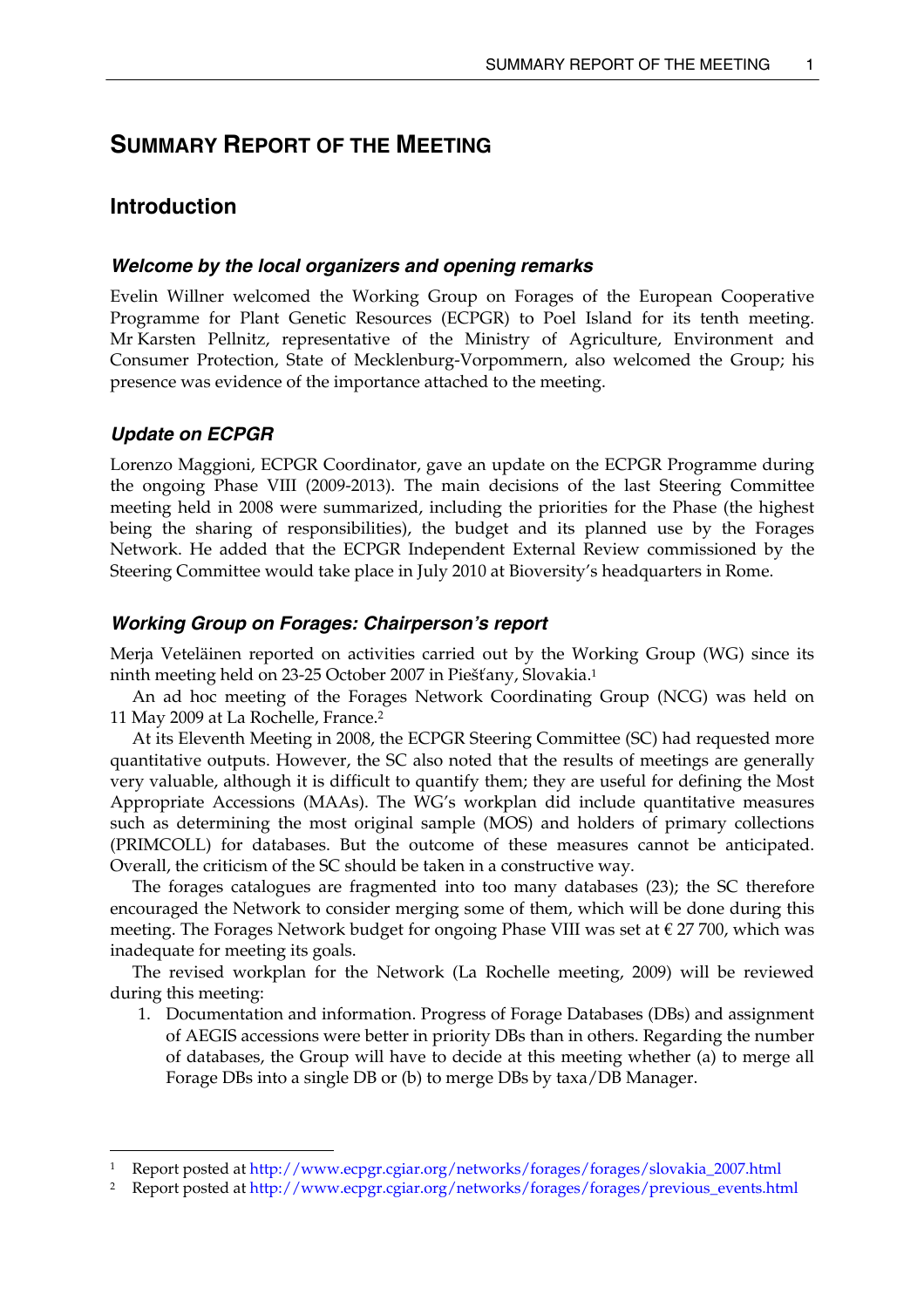- <span id="page-7-0"></span>2. Characterization and evaluation (C&E) data in the Central Crop Databases (CCDBs). No specific activities were planned, but the Group should take decisions concerning this issue at this meeting.
- 3. Cross-cutting activities. The WG planned that it would devote more attention to *in situ* and on-farm conservation; the leader of the EU-funded project "An Integrated European *In Situ* Management Workplan: Implementing Genetic Reserve and On-Farm Concepts" (AEGRO) was invited to this meeting to inform on developments in this field.
- 4. Other items that should be discussed during this meeting were the development of forage crop portals to facilitate increased use of forage plant genetic resources (PGR) and support to genotyping initiatives for forages.

 Several Forages WG members had been involved in the preparation of the EUROGENEBANK project proposal, which had unfortunately not been approved. Some of the forage-specific tasks contained in the proposal are:

- 1. Task 4.4: Analyse the national lists of proposed candidate forage accessions and suggest a list of MAAs to be included in the European Collection.
- 2. Task 7.1: Create crop portals for a number of model crops (*Lolium).*
- 3. Task 9.3.2: Develop technical standards for seed-propagated, wind- and crosspollinated crops. Model crops: forage grasses.
- 4. Task 11.1: Improve seed storage behaviour.

## *Discussion*

Jan Engels, who coordinated the preparation of the EUROGENEBANK proposal, thanked all who had participated in the effort. He regretted that the proposal had not been approved for funding, even though it had met all the eligibility criteria. He stressed the need to lobby in Brussels to ensure that the proposal could be submitted again in a future call.

## *Aims and schedule of the present meeting*

M. Veteläinen presented the aims of the current meeting:

- Decide on the management of the European Central Forage Databases to ensure the dataflow between Database Managers and collection holders.
- Reflect on the selection criteria for forage MAAs, taking into account the definitions of MOS and PRIMCOLL and enhance task sharing in conservation of forage crops in Europe (AEGIS grant scheme 2010).
- Enhance *in situ* and on-farm conservation of forages in Europe.
- Review the current status of national collections, collecting activities, minimum standards for regeneration in use and ongoing research activities.
- Agree upon a workplan for the remaining part of the ongoing ECPGR Phase VIII.

# **European Central Forage Databases**

## *Comparison of the representation of forage crops in the European Central Crop Databases and the European Plant Genetic Resources Catalogue (EURISCO)*

Helmut Knüpffer, Leibniz Institute of Plant Genetics and Crop Plant Research (IPK), Germany, presented an analysis carried out together with Theo van Hintum, Centre for Genetic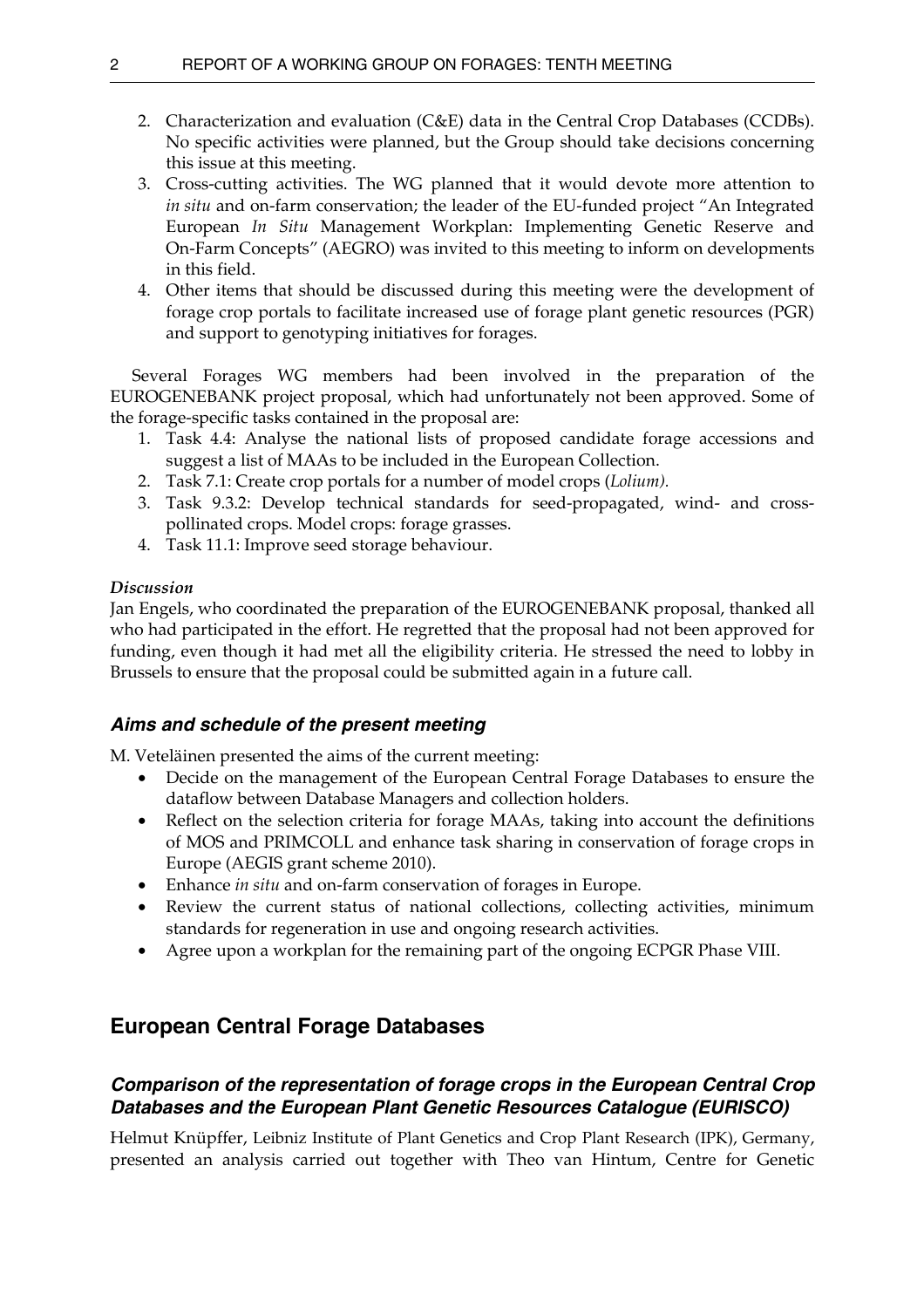Resources, The Netherlands (CGN). [3](#page-8-0) According to the ECPGR Web site, 23 of the 60 CCDBs, are forage CCDBs (12 forage grasses and 11 forage legumes).

The CCDBs vary considerably in size, coverage (countries, contributing genebanks), existence and accessibility. During January-March 2010, Th. van Hintum either downloaded (where possible) the complete CCDBs or requested them from the respective Database Managers. By mid-April, 40 of the total 60 DBs were received, including 8 forage CCDBs (out of a total of 23). Regarding availability and functionality, several forage DBs had Web site errors, were not available or could not be downloaded.

Figures related to the number of forage grasses and forage legumes accessions conserved were derived from EURISCO (March 2010; April 2010 in the case of *Poa*) and from the CCDB analysis by Th. van Hintum. A "European Minor Forage Grasses Database" had been proposed at the seventh meeting of the Forages WG (18-20 November 1999, Elvas, Portugal); it would have comprised a list of more than 40 genera of potential interest. But the database was not developed.

The results of the comparison of the eight forage databases (Grasses: *Agrostis, Bromus*, *Lolium*, *Phalaris*, *Phleum*, *Poa*; Legumes: Minor Forage Legumes, *Trifolium pratense)* and EURISCO by Th. van Hintum can be summarized as follows:

- 89 contributing institutions from 33 countries are present in EURISCO and the CCDBs taken together;
- 42 institutions from 25 countries represented in the CCDBs;
- 70 institutions from 31 countries represented in EURISCO;
- 48 340 accessions in EURISCO, 25 205 in the CCDBs, 59 895 in total;
- Hence at least 11 555 accessions documented in these CCDBs are not included in EURISCO.

The analysis concluded that

- Several DBs do not exist, or they are inaccessible;
- Information on the ECPGR Web site is often not up-to-date regarding the number of accessions, name and institution of the DB Manager, etc.;
- Dead links are not updated when the DB moves to a different URL;
- Some CCDBs do not have a standard entry page;
- The very small DBs should be grouped into a few larger ones;
- The scope (genera) of "Minor" Forages DBs should be defined
- CCDB Managers should check EURISCO, FAO's World Information and Early Warning System (WIEWS), and the Bioversity Germplasm Holdings database for the missing contributing genebanks.

It was also concluded that commitments from institutions are needed, since commitments from individuals are not sufficient.

#### *Discussion*

Merja Veteläinen reported that she and Beat Boller had submitted an analysis of Forage DBs to the European Association for Research on Plant Breeding (EUCARPIA)[4](#page-8-1) and they had obtained similar results. However, in their analyses they found that some CCDBs contained

<span id="page-8-0"></span>3 Presentation posted at

[http://www.ecpgr.cgiar.org/networks/forages/forages\\_wg\\_germany\\_2010/presentations.html](http://www.ecpgr.cgiar.org/networks/forages/forages_wg_germany_2010/presentations.html)

<span id="page-8-1"></span>Boller B, Veteläinen M. 2010. A state of the art of germplasm collections for forage and turf species. In: Huyghe C, editor. Sustainable Use of Genetic Diversity in Forage and Turf Breeding. Springer, The Netherlands. pp. 17-28. (Doi: 10.1007/978-90-481-8706-5\_2).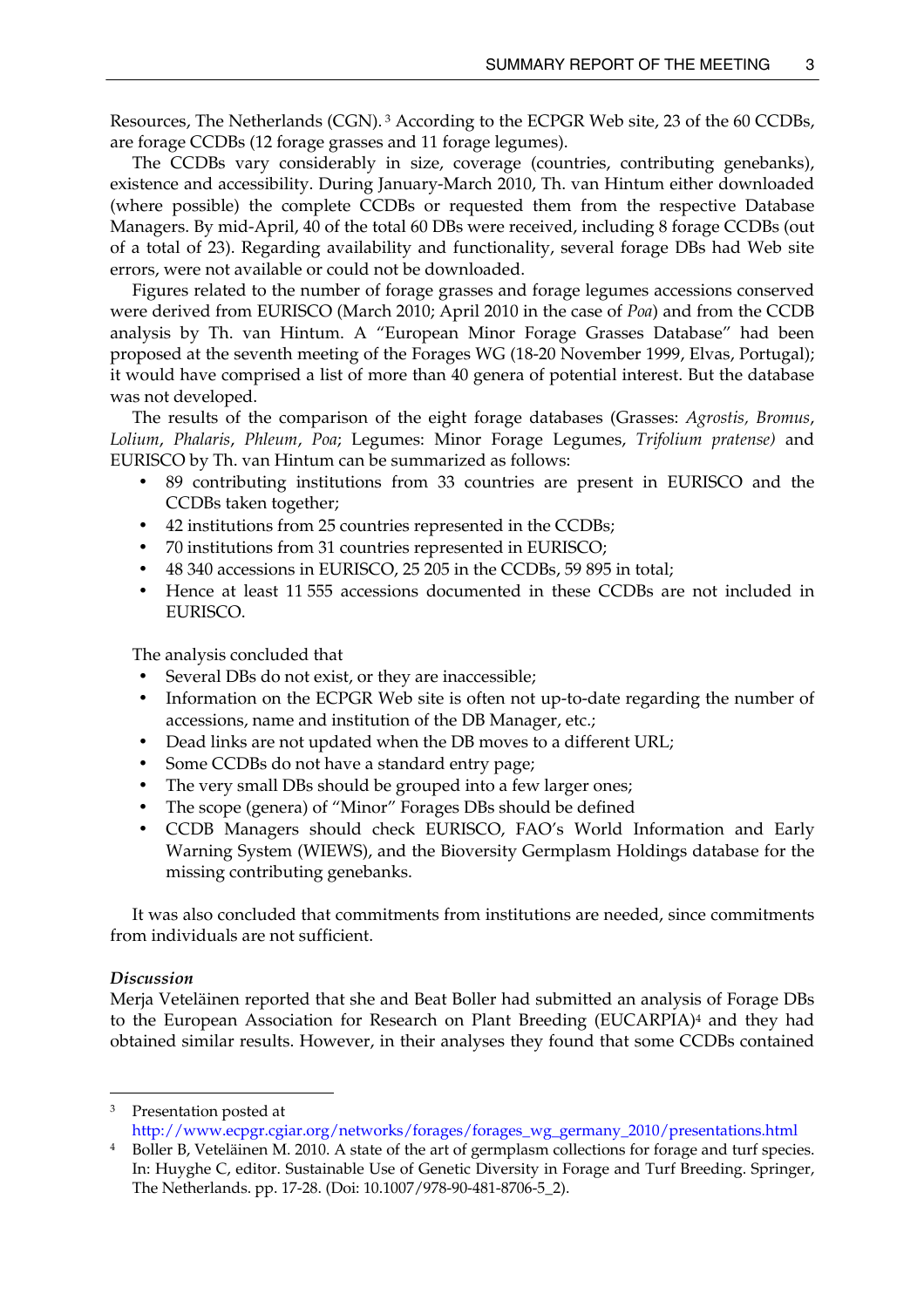<span id="page-9-0"></span>more accessions than EURISCO. Also certain accessions may be found in only one of the sources (EURISCO or CCDBs).

 Petter Marum pointed out that data about *Phleum* were either not complete or not updated, or both, in the Central *Phleum* Database.

Discussion on these issues was postponed until after the other related presentations.

 Ian Thomas informed that "Google Fusion" is a table-sharing facility with 250 MB of storage. Data from EURISCO can be downloaded and inserted in the Google Fusion table. In this way, the downloaded EURISCO data can be transferred to the CCDB. Google Fusion has a good visualization tool that allows easy identification of errors. Latitude and longitude errors are the most common. Since the data can be easily mapped on Google Fusion, such errors can be spotted at once. He was, however, uncertain about the intellectual property implications of making the data available on Google Fusion. But according to the EURISCO Data Sharing Agreement, EURISCO contains only data that can be made publicly available and that can be used without limitations or restraints. Bioversity is also allowed to make the EURISCO data available to other portals. Therefore, data from EURISCO can be uploaded to Google Fusion tables.

#### *Management and restructuring of the European Central Forage Databases*

According to M. Veteläinen, since EURISCO includes only passport data, the ECCDBs are the main tool for managing crop-specific data and for enhancing task sharing in Europe. However, task sharing (i.e. identification of PRIMCOLL) could be hampered by the large number (23) of existing forages DBs. A decision was taken in 2010 by the Network Coordinating Group to reorganize the DBs. An email inquiry was sent to the DB Managers about possible merging, but only a few responses were received. A proposal was made to combine all DBs into one single Forages Database, or alternatively to merge databases by taxa/genera into nine databases (*Lupinus* and *Vigna* being the responsibility of the Grain Legumes WG):

- 1. Minor Forages (former minor grasses and minor legumes): *Agropyron, Agrostis, Arrhenatherum, Bromus, Phalaris* and *Trisetum* (other minor forages could be added at a later stage)
- *2. Dactylis* and *Festuca*
- *3. Lathyrus*
- *4. Lolium*
- 5. *Medicago*
- *6. Phleum*
- 7. *Poa*
- *8. Trifolium*
- *9. Vicia*

#### *Discussion*

Jean-Paul Sampoux confirmed that Stéphane Fourtier, who managed the Perennial *Medicago*  Database at INRA-Lusignan, France, was willing to continue with this commitment. He made an attempt to assign "originality" to the accessions using the appropriate algorithm and to propose holders of primary collections (PRIMCOLL). In September 2009, the results were sent to the WG members in various countries for feedback, but no answers were received. Updates of national collections were then requested in January 2010; many answers were received but with no data (except from Germany) on the "ORIGINALITY" descriptor, which was disappointing. About 100 accessions in France were accepted by the proposed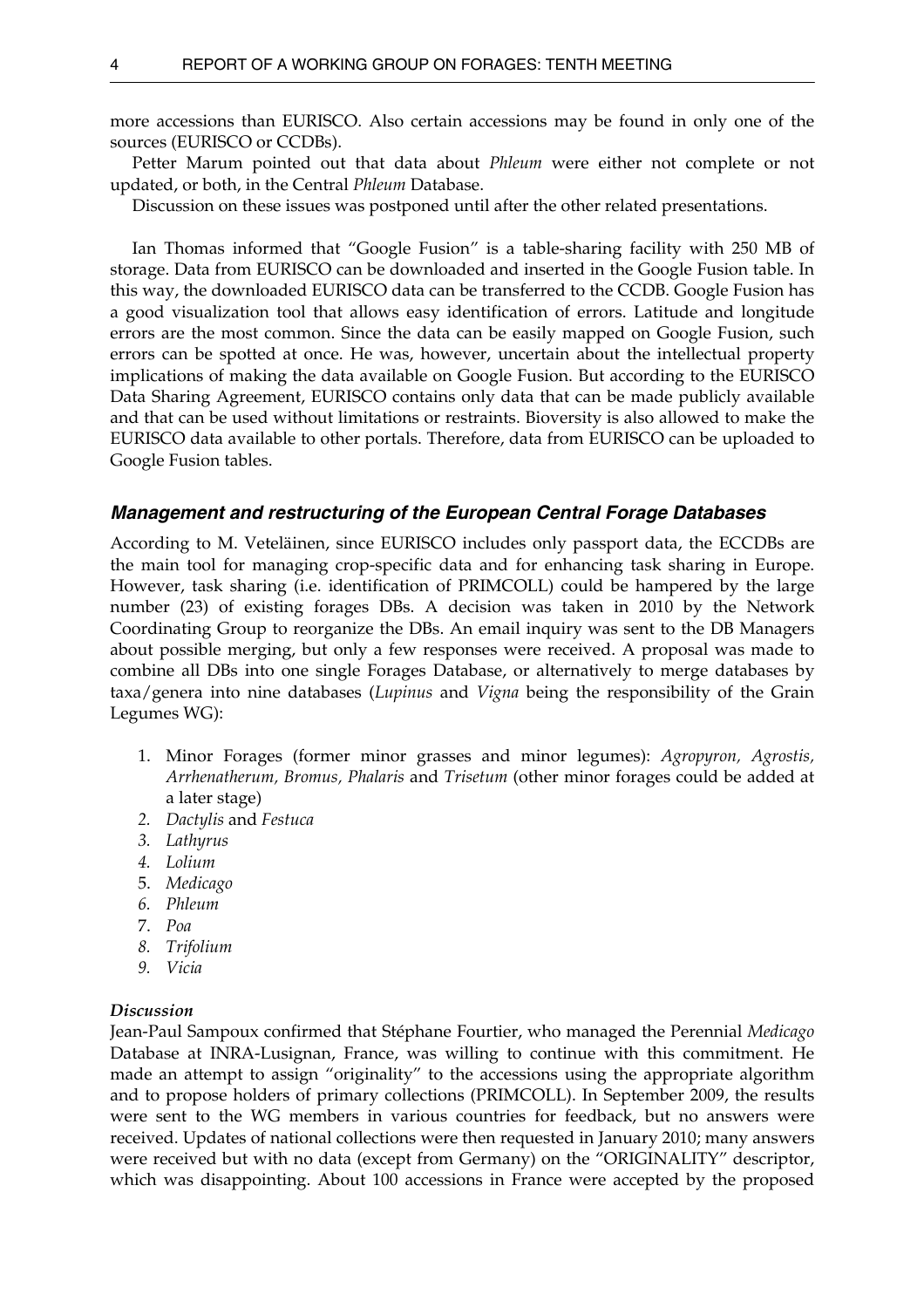<span id="page-10-0"></span>primary holders, but others did not respond. The two *Medicago* Databases could be merged, but it would not necessarily solve the problem. It would be better if collection holders could quickly accept responsibility for a few accessions in order to have the feeling of moving on.

J.-P. Sampoux also suggested that only new accessions and not entire lists should be sent for updates.

S. Fourtier checked whether all cultivars in the Perennial *Medicago* Database are still included in the national lists or not.

 Magdalena Ševčíková said that the Databases maintained by the Crop Research Institute in Czech Republic (*Arrhenatherum* and *Trisetum*) were currently dormant. They were developed through national grants in 2002, but subsequent updates were stored only on the local computer, not the hosting server. She also pointed out that some data in EURISCO are clearly wrong; for example, some accessions from Ukraine are not true *Arrhenatherum*. The Institute is unable to continue maintaining the Databases due to lack of research funds from the government; moreover M. Ševčíková is due to retire.

E. Willner said that the *Poa* Database was updated this year (2010).

 Włodzimierz Majtkowski reported the changes in the *Dactylis* and *Festuca* Databases, having 13 141 and 12 183 accessions, respectively. The European *Festuca* Database contains nearly 100 species, but only 4 species (*F. pratensis*, *F. arundinacea*, *F. rubra* and *F. ovina*) account for more than 97% of all records. The European *Dactylis* Database consists of only 3 species (*D. glomerata*, *D. marina* and *D. polygama*) with *D. glomerata* accounting for 99.7% of the records. The presence of a few names of non-existing species was a problem. The Plant Breeding and Acclimatization Institute (Poland) agreed to continue maintaining the Databases.

Gert Poulsen wished to know whether the *Dactylis* and *Festuca* Databases were hosted on a Polish site, in which case NordGen could delete them from its site. W. Majtkowski replied that the Databases were not hosted on a Polish site and should possibly continue to be hosted on the NordGen Web site.

### *Relationship with EURISCO – update after previous WG meeting*

L. Maggioni informed that EURISCO contained data on more than 1 million accessions from 41 countries. Countries can now indicate their designated Multilateral System accessions in EURISCO. Nearly 212 000 European Accessions had been designated so far by 13 countries. The Documentation and Information Network of ECPGR has elaborated a concept to include non-standardized characterization and evaluation data into EURISCO. EURISCO will contribute its data to a global information system, which is being developed at Bioversity with funds from the FAO, Treaty Secretariat, Bioversity and Global Crop Diversity Trust. This system, called GENESYS, compiles data from the System-wide Information Network for Genetic Resources (SINGER) of the Consultative Group on International Agricultural Research (CGIAR), the Germplasm Resources Information Network (GRIN) of the United States Department of Agriculture (USDA) and Canada, and EURISCO.

The relationship between EURISCO and the CCDBs had been discussed at the EPGRIS3 activity meeting held in Bonn in March 2008. Data discrepancies between the ECCDBs and EURISCO are partly due to their different roles (historical data in ECCDBs, national data in EURISCO). Maintaining the ECCDBs is justified by the service they offer to users. A paper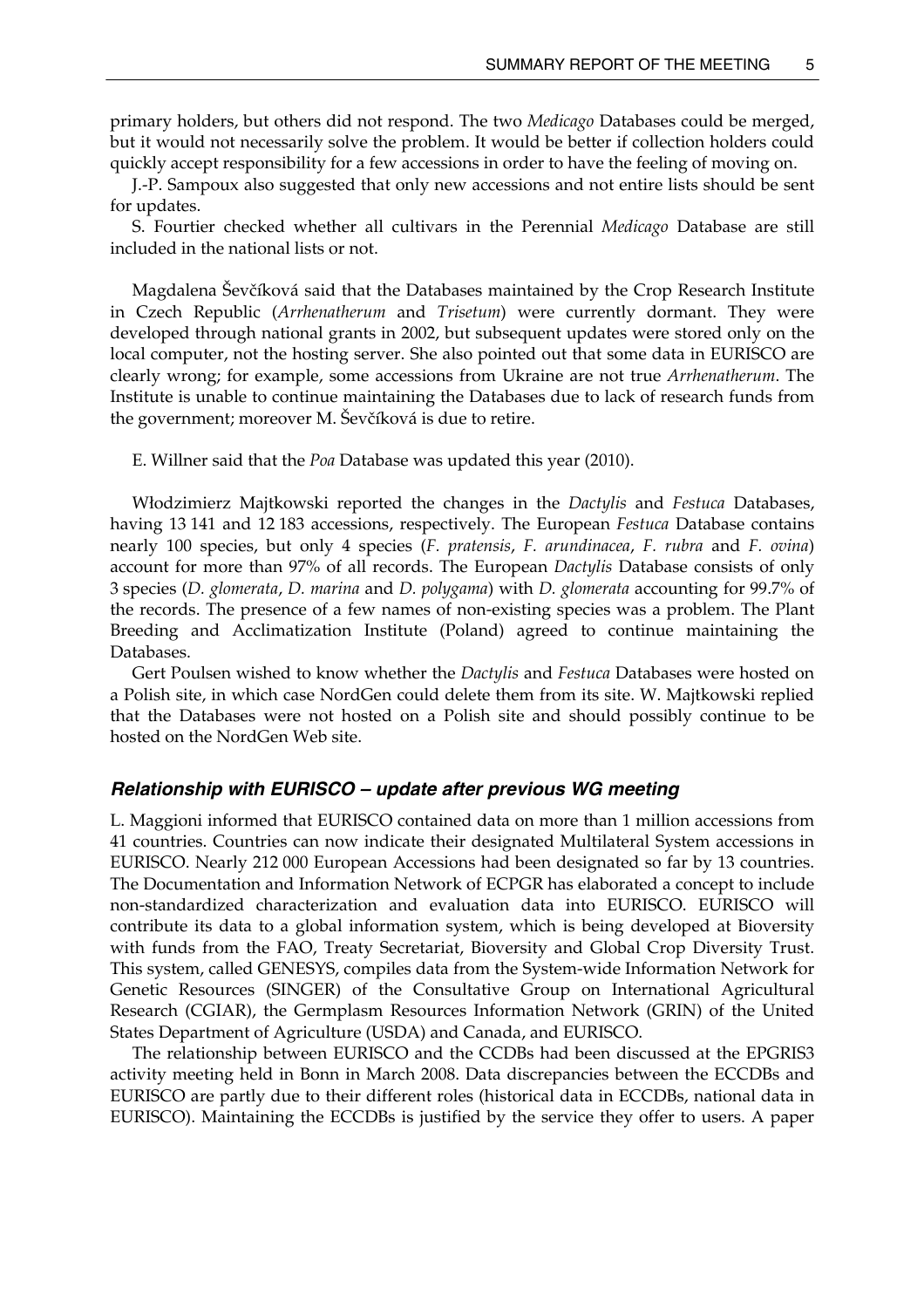was subsequently published, describing the European *ex situ* PGR Information landscape.[5.](#page-11-0) According to this vision, EURISCO is expected to cover passport, characterization and evaluation, distribution and use data and could develop interfaces to crop portals. ECCDB Managers could develop user-oriented crop portals, including information required by the breeders. The portals would then upgrade from gathering and compilation of passport data, to data analysis:

- Crop-specific searches/visualization (geographic information system (GIS) tools; queries and results in various formats);
- Crop-specific data analysis (MAAs; duplicates and gaps; core collections; management needs);
- Additional type of data (cultivar data, synonyms, images, taxonomy, pedigree, molecular markers, quantitative trait loci (QTLs), genes, patents).

 EURISCO is expected to become the most reliable source of passport data. To achieve this goal, the role of National Inventories should be strengthened and national systems should provide all relevant data to EURISCO. WGs can play the role of facilitators in this process.

#### *Discussion*

 $\overline{a}$ 

A question was raised about the added value of CCDBs compared with EURISCO. Would it be sufficient to have only EURISCO and extract genus-specific data from it? How can contributors to CCDBs be encouraged to submit the same data to EURISCO?

 I. Thomas was in favour of EURISCO remaining the leader in providing the data. Also, taxonomy and geographic coordinate errors should be reported to the National Inventory Focal Points and then be delivered to the data managers in the respective holding institutes.

 G. Poulsen agreed with I. Thomas, adding that data gaps in EURISCO should be filled. Also, a decision should be taken on data flow before dealing with the *Agrostis* and *Phalaris*  Databases.

 E. Willner thought that EURISCO could be used as a first step to update the CCDB, followed by direct contact with curators since more information is required than what is available in EURISCO. Missing data in EURISCO remain a problem.

 H. Knüpffer reported that a task force of the Documentation and Information Network had looked at 40 000 taxonomy combinations in EURISCO, which were spell-checked against GRIN Taxonomy, Mansfeld taxonomy and the International Plant Name Index. The intention was to build a "translation table" between EURISCO and a "preferred" EURISCO name. Such a translation table connected to EURISCO will reduce the urgency to correct the original data. In the same context, "crop names" will be assigned to "preferred EURISCO taxon names", thus allowing for an automatic translation of scientific names into standardized crop names. With the system of C&E data being developed for EURISCO by the Documentation and Information Network, each genebank will no longer have to deal with many different requests, should each CCDB develop its own system.

<span id="page-11-0"></span><sup>5</sup> Hintum Th van, Begemann F, Maggioni L. 2010. The European *ex situ* PGR Information Landscape. In: Maurer L, Tochtermann K, editors. Information and Communication Technologies for Biodiversity Conservation and Agriculture. Shaker Verlag, Aachen. pp. 155-171.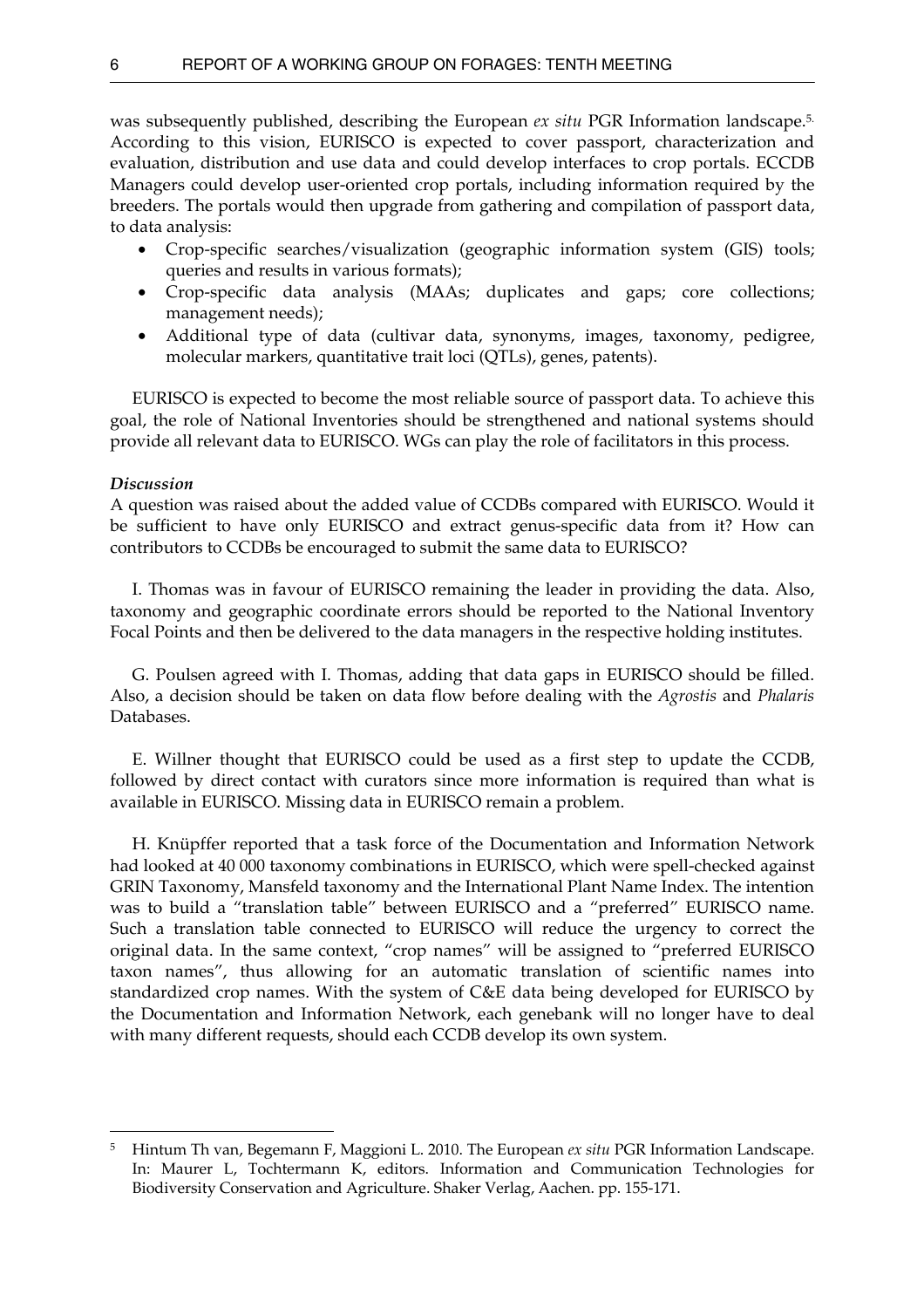Petter Marum opined that all data should be included in EURISCO, and the data analysis for the identification of MOS should be based on it, since it is too difficult to operate with two systems. However, for the time being, scientists should use what is available.

M. Veteläinen summarized the discussion and conclusion as follows:

- 1. EURISCO should be used as a starting point for data analysis.
- 2. Curators should be encouraged to fill data gaps in EURISCO.
- 3. The CCDBs should be retained in this Phase to compile data by using EURISCO as a backbone; to define the MOS; and to help fill data gaps in EURISCO.
- 4. A number of commitments and non-commitments were made for maintaining DBs and a few suggestions for mergers were also put forward:
	- Poland will continue with *Dactylis* and *Festuca*
	- NordGen will continue with *Phleum*
	- Germany will continue with *Poa*
	- France and Spain will continue with *Medicago* (perennial and annual)
	- Austria will continue with *Vigna*
	- UK will continue with *Lolium*
	- *Trifolium* should be merged: all to UK, except *T. subterraneum*, which remains in Spain
	- Czech Republic will not continue with *Arrhenatherum* and *Trisetum*
	- *Lupinus* should be removed from the Forages list
	- *Lathyrus* should be moved to Minor Legumes
	- *Vicia* should be moved to Minor Legumes.

The Group recommended that the following Databases be maintained:

- 1. "Minor Forage Grasses", including also former *Agropyron, Agrostis*, *Arrhenatherum*, *Bromus*, *Phalaris* and *Trisetum*: NordGen
- 2. "Minor Forage Legumes": contact Italy, if not ask WG members (Slovenia); Hungary later confirmed the responsibility for this DB
- 3. *Dactylis* and *Festuca*: Poland
- 4. *Lolium*: UK
- 5. *Medicago*, annual: Spain
- 6. *Medicago,* perennial: France
- 7. *Phleum*: NordGen
- 8. *Poa*: Germany
- 9. *Trifolium*: UK
- 10. *T. subterraneum*: Spain
- 11. *Vigna*: Austria.

The final list, including details of DB Managers is presented in Appendix II (p. 24).

Valeria Negri suggested that the term "minor" for legumes should not be used, since they are not minor in some situations. She also suggested including *Onobrychis* and *Hedysarum*. B. Boller explained that the term "minor" was acceptable as it referred to the importance of the particular legumes relative to world crops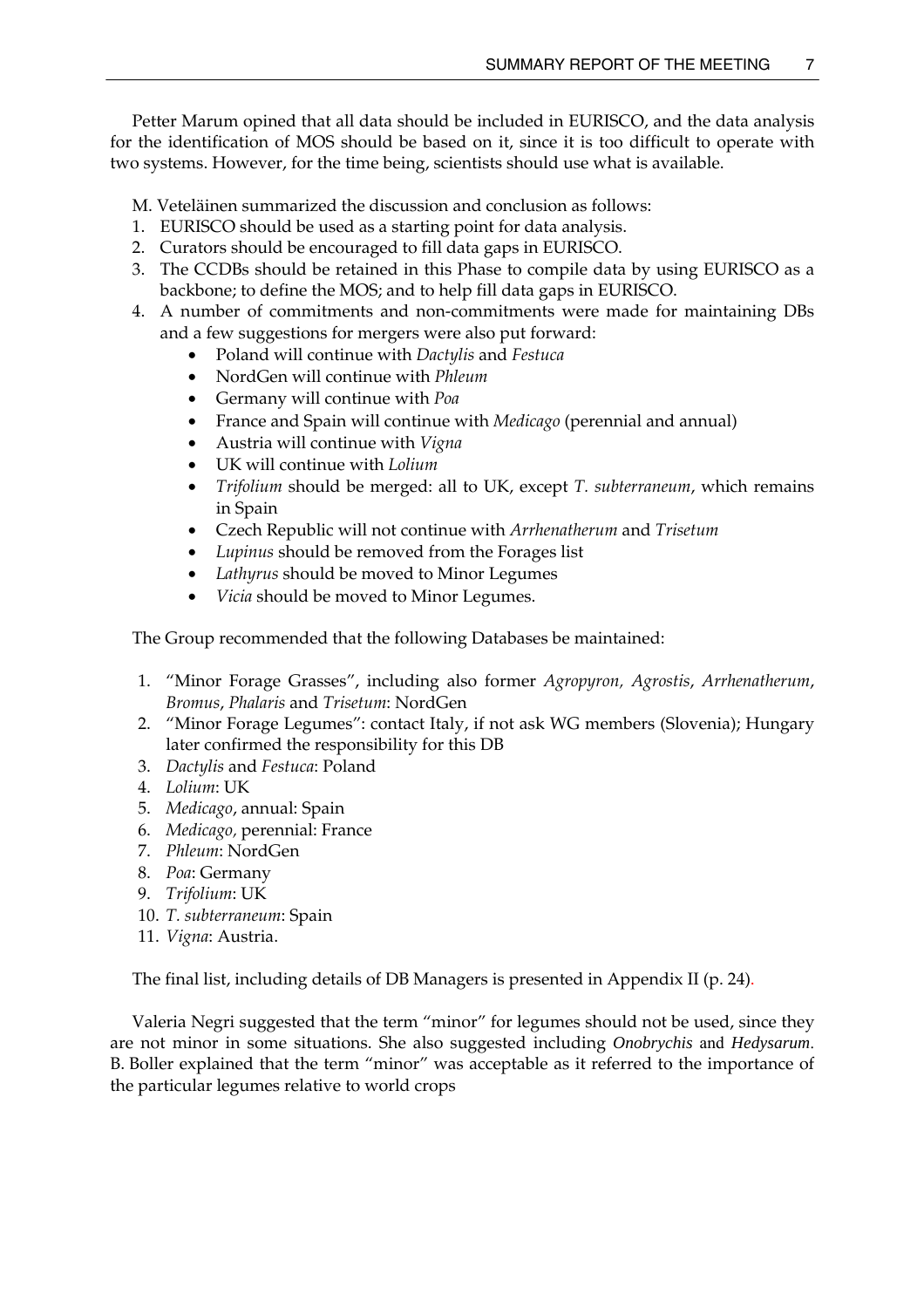<span id="page-13-0"></span>The tasks of the DB Managers were summarized as follows:

- Use EURISCO as a data source for the Central Crop Databases;
- Include forage-specific descriptors and lobby for inclusion of these descriptors in EURISCO in the long run;
- Identify MOS and PRIMCOLL in collaboration with data providers;
- Help in filling passport data missing in EURISCO.

### **Workplan**

- *1. Database Managers to confirm by 31 May 2010 that they take responsibility for the database assigned to them by the WG (inform by email: merja.vetelainen@mtt.fi and l.maggioni@cgiar.org).*
- *2. In case DB updates are not received from countries, update the DB on the basis of EURISCO by September 2010.*
- *3. Start the establishment of the Minor Forage Grasses and Minor Forage Legume DBs.*
- 4. DB Managers to identify MOS and PRIMCOLL from received data *by December 2010*.
- *5. DB Managers to send a progress report to WG Chair by the end of January 2011 (ahead of NCG and SC meetings).*

## *NordGen SESTO trait evaluator*

G. Poulsen presented the software used at NordGen to document characterization and evaluation data on the genebank accessions. Evaluation data can be browsed by dataset and experiment, descriptor and methods, or by genotype. All data are available on open source: ([http://sesto.nordgen.org/sesto/trait/index.php?scope=sesto\\_obs&app=trait&ampr=1955358798](http://sesto.nordgen.org/sesto/trait/index.php?scope=sesto_obs&app=trait&r=1955358798)).

# **AEGIS and sharing of responsibilities**

## *General status of AEGIS*

The background, objectives and perceived benefits of the initiative for A European Genebank Integrated System (AEGIS) were summarized by J. Engels. The following milestones were listed for AEGIS: the *Strategic Framework Policy Guide*, document endorsed by the Steering Committee in 2008 and the Memorandum of Understanding (MoU), i.e. the legal document that was sent for signature to all ECPGR member countries in the first half of 2009. As of now, 18 countries have signed the MoU and become members of AEGIS. An important agreement was reached on the development of the AEGIS Quality System (AQUAS); a discussion paper on its principles is available online.[6](#page-13-1) The Steering Committee reached an agreement on the requirements for the European Accessions, thus establishing the scope of AEGIS. The material should be:

- under the management and control of governments,
- in the public domain and offered by the Associate Members for inclusion into AEGIS,
- genetically unique to the best available knowledge,
- plant genetic resources for food and agriculture as defined in the International Treaty, or medicinal and ornamental species,
- germplasm of European origin or introduced in Europe and germplasm that is of actual or potential importance to Europe (for breeding, research, education, or for historical and cultural reasons).

 $\overline{a}$ 

<span id="page-13-1"></span><sup>6</sup> <http://aegis.cgiar.org/aquas.html>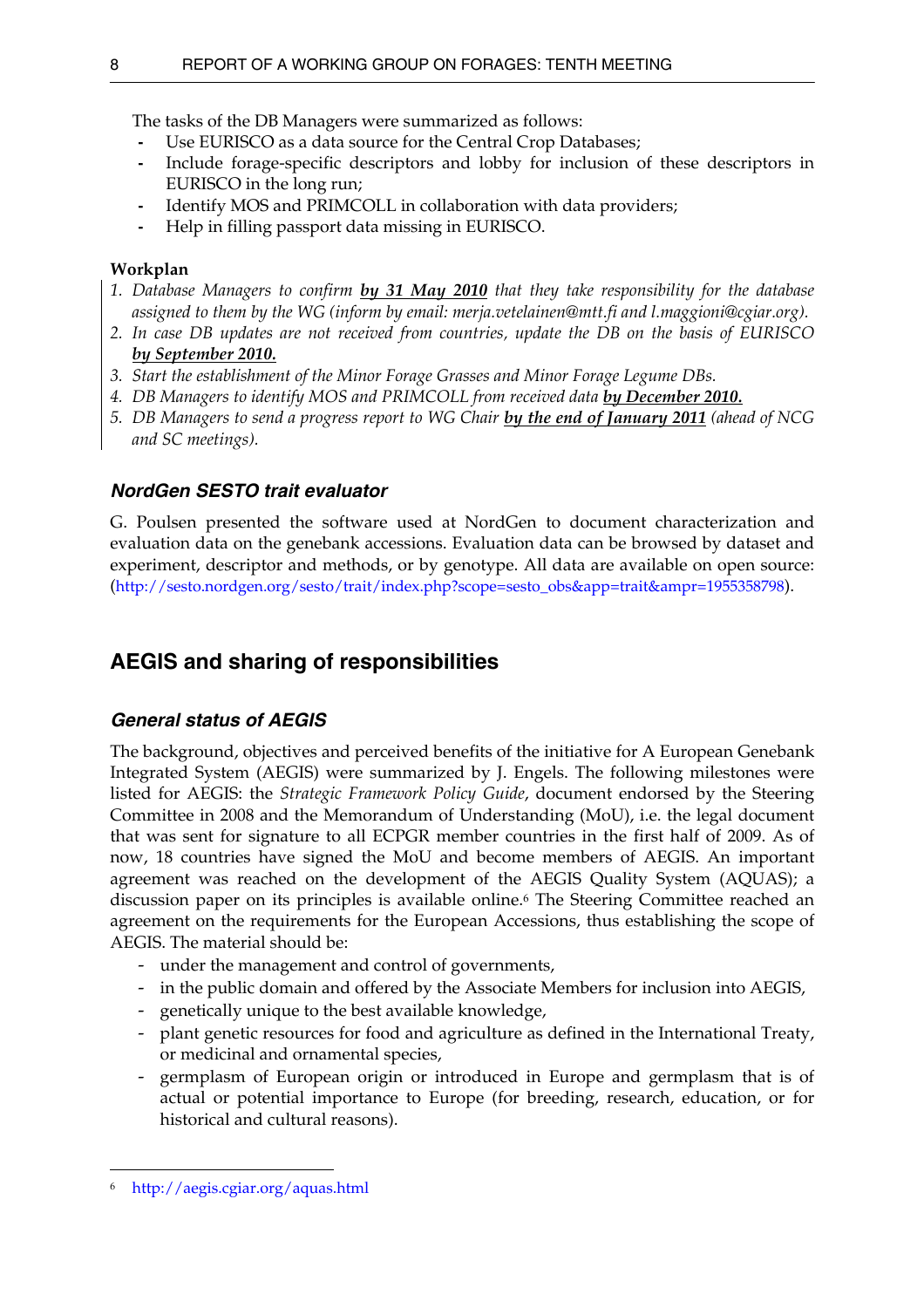<span id="page-14-0"></span>A Competitive Small Grant Scheme was launched by the ECPGR Secretariat in 2009 to facilitate the establishment and operation of AEGIS. Eighteen proposals were received and three awarded. A new call for proposals is foreseen for late autumn 2010.

The EUROGENEBANK proposal for the implementation of AEGIS was submitted to the European Commission in response to the Research Infrastructure Call of the Seventh Framework Programme (FP7) in 2009. The proposal met the threshold, but was not selected for funding. It will be re-submitted in 2012, provided a new, suitable call is launched.

The European Collection will be the main product of AEGIS; consisting of dispersed Most Appropriate Accessions (MAAs), it is a virtual European genebank. By signing the MoU, countries accept responsibilities for long-term conservation and availability of the European Accessions and for conservation and management of the accessions according to the quality standards. Conservation and management strategies for each crop need to be prepared by the respective Crop WG/NCG and approved by the Steering Committee.

## *Progress since the previous meeting on Most Original Samples and primary holder, and assigning values for the European Forage Collection*

M. Veteläinen reported on progress in identifying the Most Original Samples (MOS) and primary holder (PRIMCOLL) and in assigning values for the European Forage Collection (EFC). Among the issues to be considered, she listed the need to send updates more regularly when changes occur in the collections. Collection holders are often very slow in responding to requests for updates. Although the regularity of updates has improved since 2008, the data flow continues to be slow. The coverage of databases also needs to improve (accessions in databases vs. existing accessions in Europe). No information was received regarding *Dactylis* and *Festuca*, but it is expected by the end of this year (2010). Regarding *Lolium*, 71% of MOS values were derived by the DB Manager, without feedback from the data owners. Some Database Managers changed or retired, leaving no successor; the tasks should be passed to the new managers whenever staff changes occur. The question whether cultivars in official variety lists should be included in the collections and databases needs to be discussed. The difference between MAAs and MOS/PRIMCOLL should also be clarified; P. Marum's suggestion to equate MAA and MOS was approved by the Group (see p. 11). The Group should agree on a way to define primary holders of accessions and EFC (AEGIS) accessions.

#### *Discussion*

If DB Managers could meet and analyse the data together, work would progress more rapidly.

Cultivars in the national variety lists are conserved by a reference person. When the variety is struck off the list, the information should be sent automatically to the national genebank. In practice, this does not always happen since it requires permission from the breeder. Moreover, the samples may not have been conserved properly by the reference person. Overall, if these cultivars are not available, there is no interest in keeping them in the databases.

### *Proposed next steps for implementation of AEGIS – the AEGIS Quality System*

J. Engels summarized the agreed principles for the establishment of the AEGIS Quality System (AQUAS) and the elements being established for its implementation:

1. **Operational genebank manual.** A draft template was prepared by the Secretariat and will be tested by NordGen, Sweden, and any interested legume-/forage-specific genebank. The template, once approved by the AEGIS Advisory Committee, will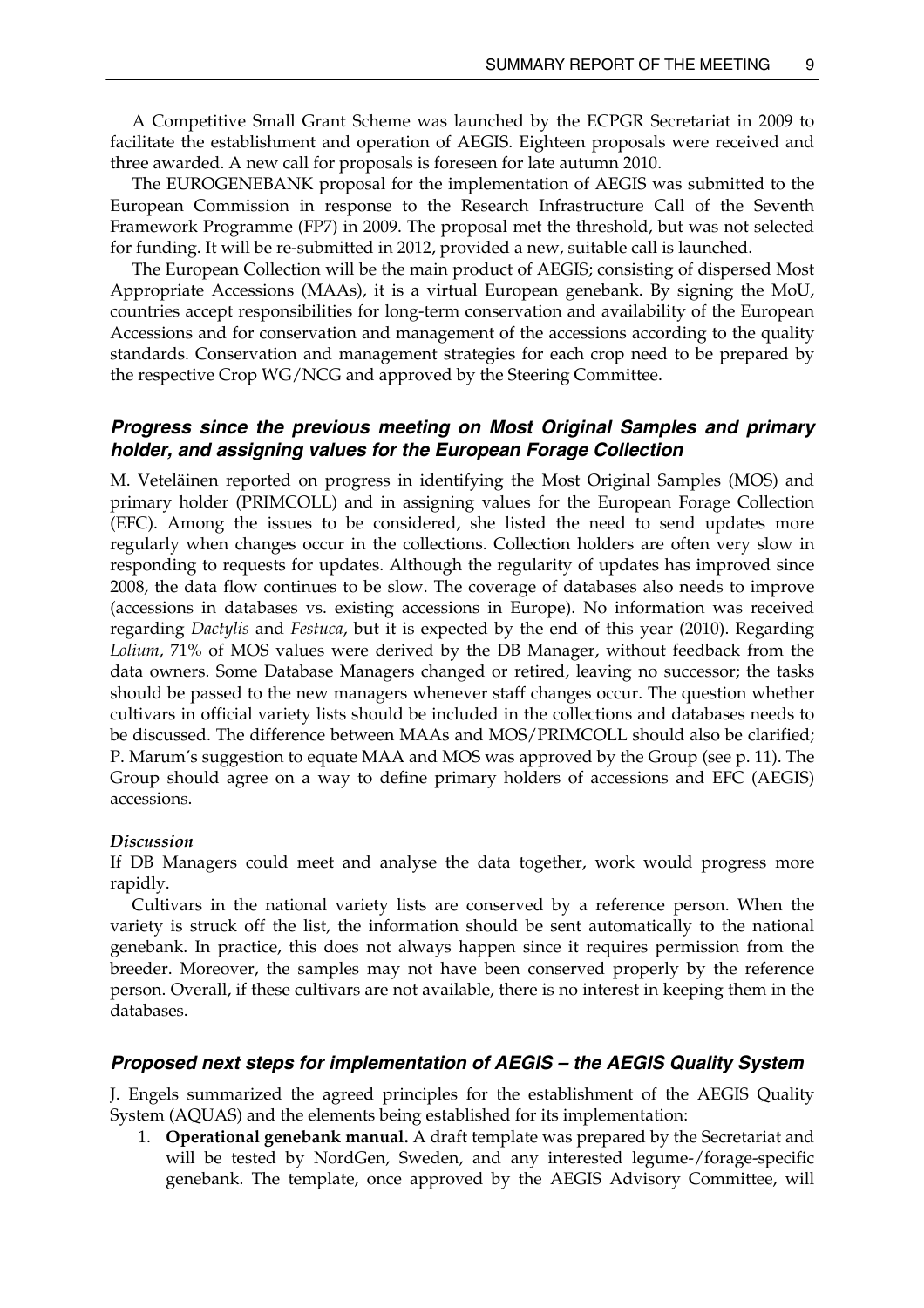<span id="page-15-0"></span>have to be filled in by the genebanks of Associate Members so that they can complete their operational genebank manuals.

- 2. **Generic operational standards.** The standards will be drafted by the Secretariat based on the operational manuals and suggestions by the WGs. This activity will also take into account the ongoing revision of the international genebank standards by the FAO.
- 3. **Agreed minimum crop-specific technical standards.** All WGs will need to agree on the standards for their respective crops, which will complement the generic standards.
- 4. **Quality management system procedures.** The WGs, in consultation with the AEGIS Advisory Group, will need to organize a system for record keeping and reporting, and to implement a monitoring system.

### *Discussion*

H. Knüpffer offered the services of the Leibniz Institute of Plant Genetics and Crop Plant Research (IPK), Germany, for testing the template; this was later re-confirmed by Andreas Graner.

I. Thomas also offered to test the template on behalf of the Forages Working Group.

## *Most Appropriate Accessions – the selection process*

J. Engels explained that no definite procedures had been fixed, nor was there any precise definition of Most Appropriate Accessions (MAAs). The process for identifying MAAs among sets of duplicates requires the WG's agreement on the "selection criteria" for each crop or crop group. This process can start from two sides: a proposal from the WG on the basis of its knowledge of existing unique and most appropriate accessions; and a selection of "candidate" accessions at the national level based on the selection requirements and offers for long-term maintenance. The two need to come to an agreed conclusion in an iterative manner. The process is, however, not yet completely defined as it requires empirical testing, and alternatives to the above approach can be considered.

It is proposed that the WG take the following actions:

- 1. Proceed with formulating the final list of selection criteria;
- 2. Strive to ensure that missing data are provided to EURISCO as soon as possible;
- 3. Assist countries and their Associate Member institutes in identifying "candidate" MAAs in their collections;
- 4. Develop a crop-/genepool-specific list of MAAs on the basis of the candidate accessions, using the selection criteria;
- 5. Where necessary, suggest any additional accessions to countries;
- 6. Establish a final list of European Accessions for a given crop genepool and confirm the final decision with National Coordinators.

### *Discussion*

M. Veteläinen informed that the Forages WG has started with an analysis of the CCDBs. This approach gives a general overview of all the existing material, which would otherwise be lost if the process is based on bilateral approaches.

## *Selection of Forages MAAs*

P. Marum summarized the progress made over the years by the Forages WG towards defining a European Forage Collection. At its sixth meeting in Beitostølen, Norway (1997), the WG defined the objectives and scope of the collection, as well as the type and status of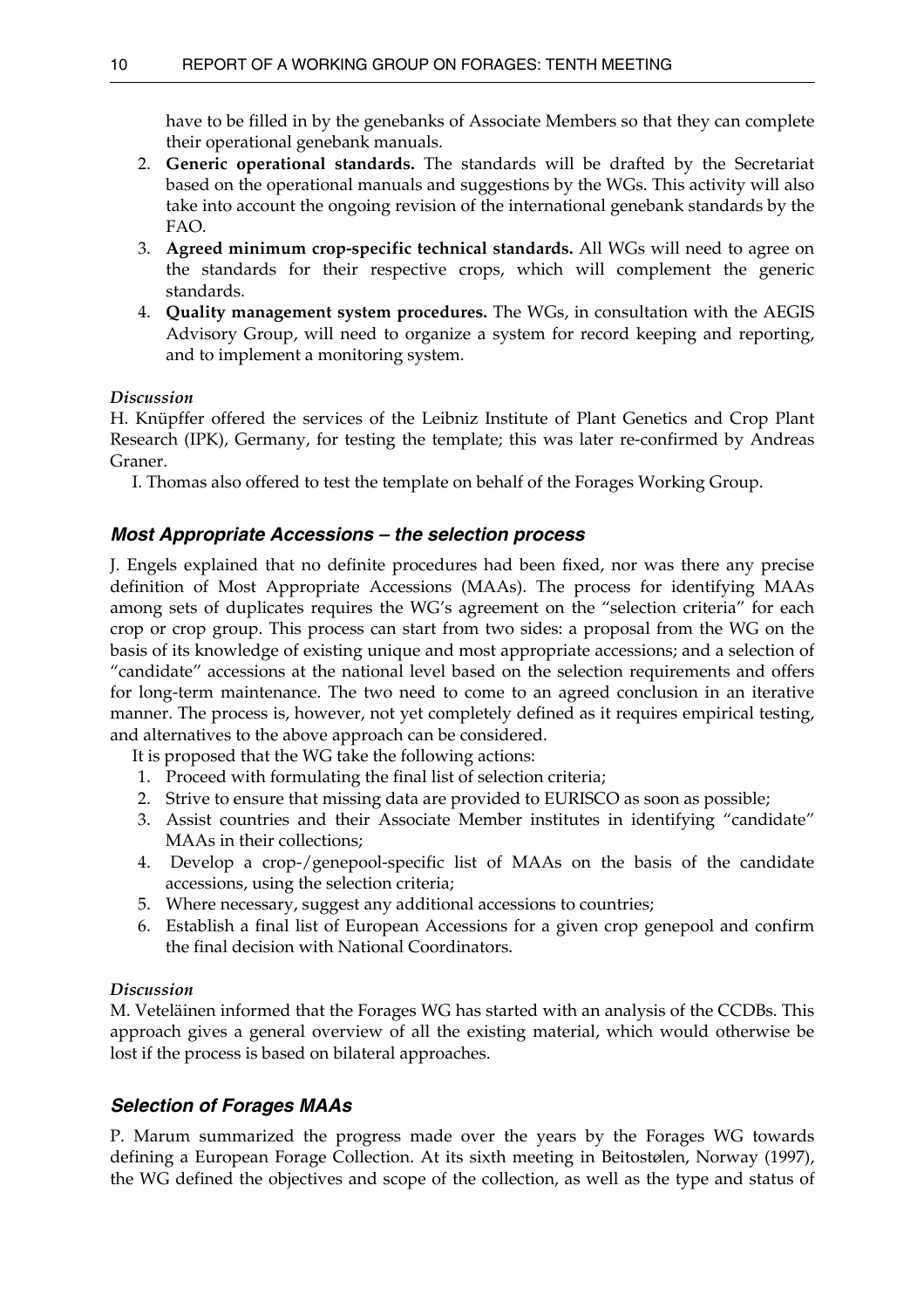material to be included. Responsibilities of the Database Managers, WG members and hosting genebanks were also defined. In the seventh meeting in Elvas, Portugal (1999), a procedure to identify Most Original Samples was proposed and an algorithm to identify them was developed. The WG agreed on a mechanism for handing over responsibility for the maintenance of MOSs identified in the forage collection. In the eighth meeting in Linz, Austria (2003), the WG noted that little progress had been made with the proposed mechanism because of problems in the application of the algorithm and due to missing data in the CCDBs and EURISCO. CCDB Managers were invited to make a proposal for "Holder of primary collection" (PRIMCOLL), with focus on the priority crops *Dactylis*, *Festuca*, *Lolium*, *Medicago*, *Phleum*, *Poa* and *Trifolium*. In the ad hoc meeting of the NCG in Lindau, Switzerland (2005), progress was made in defining MOS of the priority crops; it was suggested that the "Primary holder" should be the genebank in the country where the accession was bred or collected. Forage-specific descriptors were revised. In the ninth meeting of the WG in Piešťany, Slovakia (2007), work advanced mainly for *Poa* and *Phleum* and only partially for the other crops.

The establishment of AEGIS raises the need to define selection criteria for Forage MAAs. Equating the MOSs with MAAs has been suggested. Other selection criteria could be:

- Maintained in "Country of origin"
- A known origin
- Comprehensiveness of passport information
- Number of regeneration cycles
- Health status
- Existence of morphological/molecular characterization data.

It would be preferable to use EURISCO for the selection procedure, but it does not contain descriptors for MOS, while the Forage CCDBs have descriptors for ORIGINALITY (MOS), PRIMCOLL and EFC. A few descriptors could, however, be added in the CCDBs. ORIGINALITY and PRIMCOLL are already partly registered in CCDBs.

The assignment of PRIMCOLL could take place as follows:

- 1. Post the CCDBs as a simple spreadsheet on a server to which WG members and DB Managers have access;
- 2. WG members, on behalf of their national programmes, flag the accessions they offer to maintain;
- 3. DB Managers flag accessions they suggest for inclusion in a European Collection;
- 4. Steps 2 and 3 could be carried out simultaneously;
- 5. Where WG members and DB Managers agree, the accessions are flagged as European Accessions.

## *Discussion*

B. Boller suggested that if the PRIMCOLL descriptor were assigned to all accessions of a set of quasi-duplicate accessions, it would indicate that the accession already has a primary collector; a column could be added to link each accession to the primary accession.

I. Thomas, B. Boller and E. Willner fully supported the idea of equating MAA with MOS as the basis for choosing the MAAs for AEGIS, and the Group agreed.

B. Boller further suggested that the proposed additional criteria should also be considered to facilitate selection from among groups of probable duplicate accessions, such as a set of populations from the Rhodopi Mountains.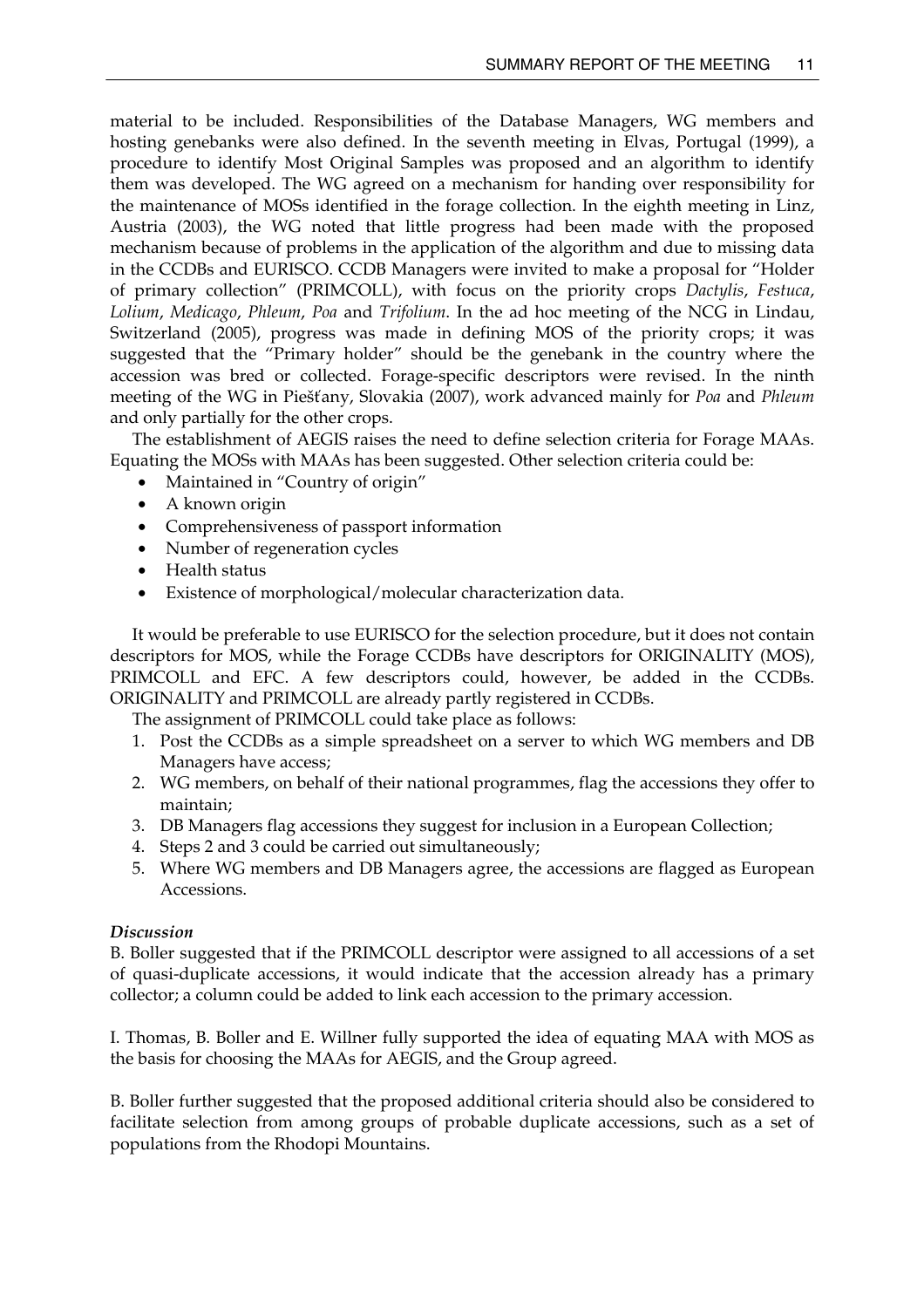<span id="page-17-0"></span>I. Thomas remarked that in any case, samples that are not suggested for the European Collection would not be lost.

#### **Workplan**

*6. P. Marum and I. Thomas agreed to use a "Google Fusion Map" and test the methodology proposed by P. Marum in his presentation for the identification of European Accessions.* 

#### *Safety-duplication*

M. Veteläinen presented a table with the storage conditions (as of 2005) of institutes conserving forage accessions and the respective percentages of safety-duplication. An updated version will be uploaded on the ECPGR Web site[.7](#page-17-1) 

#### *Discussion*

 $\overline{a}$ 

The role of the Svalbard Global Seed Vault (SGSV) as a valid location for primary safetyduplicates was discussed. B. Boller thought that it was better to also keep the material in a place where it could be easily retrieved; Svalbard could therefore not be the primary safetyduplication site. M. Veteläinen thought that the main consideration should be that the material is stored at a different site for safety-duplication.

 S. Kratovalieva reported that the South East European Development Network on Plant Genetic Resources (SEEDNet) planned to use both a different genebank in the region and Svalbard for the second safety-duplication.

 M. Veteläinen concluded that AEGIS allowed different arrangements to accommodate different views. What prevails is that the material is safety-duplicated.

# **Introduction to the Leibniz Institute of Plant Genetics and Crop Plant Research (IPK)**

The presentation by A. Graner is available online.

## **Research activities linked to the IPK forage collections**

The presentation by K. Dehmer is available online.

## **Reports on national collections and collecting activities**

National reports were received from Austria, Belarus, Bosnia and Herzegovina, Bulgaria, Czech Republic, Estonia, France, Germany, Italy, Macedonia FYR, Poland, Turkey and the United Kingdom. They included information about genebank infrastructure and quality management, collection status, documentation, characterization and evaluation, regeneration and research. Very few concerns were mentioned. More than 4000 new accessions were collected in the past few years; a summary of the collecting activities (Austria, Bosnia and Herzegovina, Bulgaria, Czech Republic, Estonia, Germany, Macedonia FYR, Norway and Poland) was presented.

Reports of national activities are available online.

<span id="page-17-1"></span><sup>7</sup> [http://www.ecpgr.cgiar.org/networks/forages/forages\\_wg\\_germany\\_2010.html](http://www.ecpgr.cgiar.org/networks/forages/forages_wg_germany_2010.html)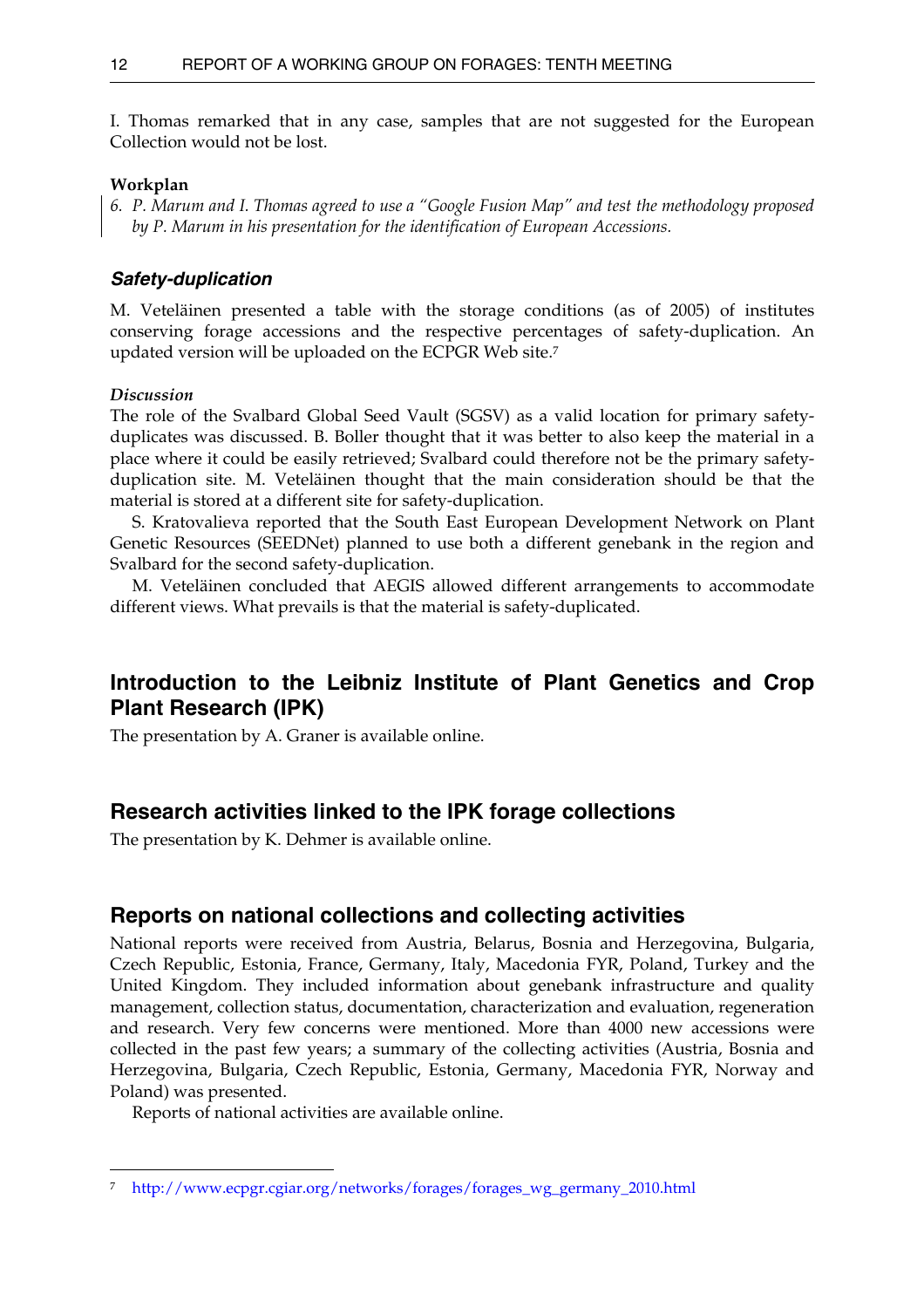#### <span id="page-18-0"></span>*Discussion*

National priorities prevail for collecting activities; as a result they are not coordinated on a regional level. However, Vladimir Meglič informed that four species were given collecting priority at SEEDNet level.

The concern about collecting procedures was whether correct terms of guidance were being followed in the collecting steps. Some doubts were raised about the quality and documentation of the collected material. Also, replacement, if any, of old material in genebanks with new material was not reported. The quality of collecting activities and the treatment of samples were stressed once again.

J. Engels raised the issue of the relationship between *in situ* and *ex situ* conservation.

P. Marum affirmed that collecting was an important activity as it supplied material for breeding.

M. Veteläinen reported that attempts were being made to obtain a good coverage of diversity in the collection.

G. Poulsen thought that *in situ* conservation had high potential, but in certain regions a lack of suitable areas made it difficult. He gave the example of an inventory of wild species carried out in Denmark, which showed that in this predominantly agricultural landscape with a heavy load of airborne nitrogen, good populations for *in situ* conservation are seldom found in protected areas, and often only one species is found per site. Also, in the light of climate change, *in situ* conservation has both advantages and drawbacks, since it will result in the selection of material that is adapted to the new climatic conditions, but it could also cause the disappearance of some accessions and genotypes that are unable to adapt, and with them the loss of other desirable traits. Therefore, *ex situ* conservation is also needed*.*

S. Kratovalieva informed that the SEEDNet strategy required all collected material to be grown in the field for regeneration and multiplication.

E. Willner mentioned that due to the absence of Material Acquisition Agreements in some cases (earlier collecting trips between 1993 and 1998), some samples were not available for distribution. The genebanks of the countries of origin need to agree to allow free access and dissemination for all the collected accessions so that they can be further distributed.

E. Willner added that collecting should be undertaken only when there is a specific need (e.g., breeding for or research on missing morphological or agronomic traits in existing accessions and collections) or to fill gaps in species. Maintaining all accessions in a collection is the most important task.

### **International cooperation**

#### *International cooperation in collecting activities*

M. Ševčíková described three international collecting missions organized for two bilateral projects: (a) Czech-Slovenian cooperative research and development project during 2007-08 (collecting in South East and South West Slovenia) and (b) Czech-Hungarian cooperative research and development project during 2009–10 (collecting in South East and Central Hungary).

#### *Niche modelling of the spontaneous diversity of forage and turf species*

#### *J.-P. Sampoux*

Rational sampling of the spontaneous diversity of forage and turf species requires prior knowledge of the range of environmental conditions suitable for these species. The environmental range can be determined by empirical modelling of the ecological niche of the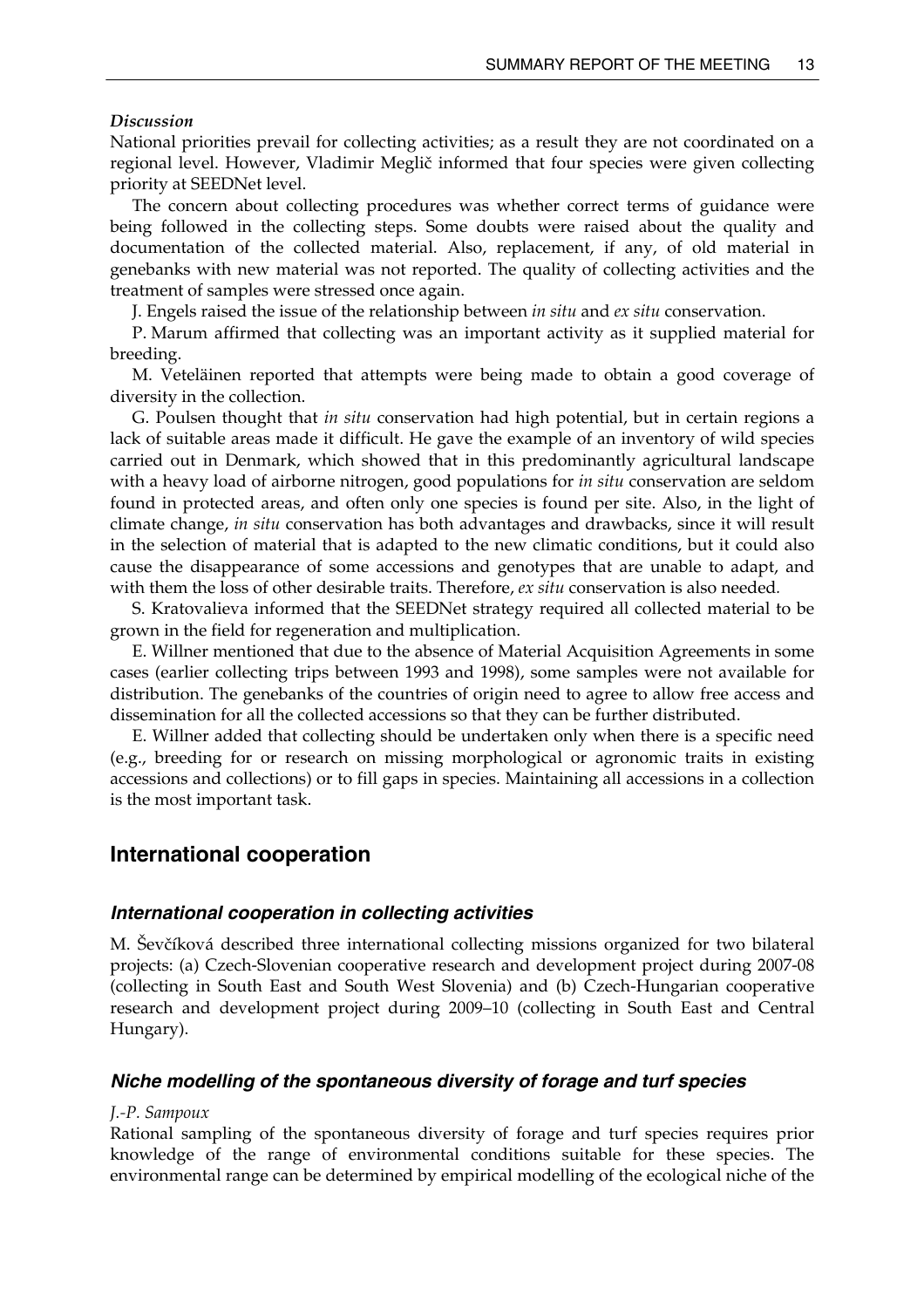species. A function of environmental parameters predicting the presence of a species is built from a calibration dataset comprising observed presence/absence or abundance records of the species and environmental data at the observation sites. Data from collecting campaigns by plant breeders can supply valuable information for niche modelling. Spatial projections of niche models obtained by the means of GIS software can be used for organizing collecting campaigns. Niche models predicting the probability of presence of a species can also be useful for the selection of core collections. Such models help to delineate geographically isolated areas of presence of the species that should be sampled separately for selecting a core collection. In each isolated area of presence, accessions can be clustered according to the predicted probability of presence of the species in collecting sites, and accessions can then be selected from each cluster. Niche models can also help to optimize *in situ* conservation networks. The efficiency of niche modelling depends on the coverage by calibration data of the range of environmental situations suitable for a species. Gathering information from different Europe-wide collections would therefore be an efficient means for setting up relevant niche models for the improvement of genetic resource collection and conservation.

#### *Discussion*

H. Knüpffer suggested that, in addition to EURISCO, the Global Biodiversity Information Facility (GBIF) can also offer coordinates of collecting points of herbarium specimens (millions of records). GBIF will most probably yield more information regarding forage species distribution. The GBIF portal ([http://www.gbif.net](http://www.gbif.net/)) also includes a functionality for niche modelling based on search results.

## **Current minimum standards for regeneration**

Inputs were requested from each WG member for an update on the use of regeneration standards.

Wilhelm Graiss (Austria). The protocol is: 3 accessions per species per year, 40 plants per accession, isolation distance more than 100 m, 40 cm between plants. Post-harvest practices are: drying at 38°C with silica gel to reach a moisture content of 3-5%.

An Ghesquiere (Belgium). Regeneration, except for breeding, has been stopped since a long time. The protocol is: 81 plants per accession, isolation distance 15 m, unbalanced bulk harvesting.

B. Đurić (Bosnia and Herzegovina). The team was trained by P. Marum. The genebank is scheduled to open next month (May 2010). No regeneration has been carried out so far.

M. Ševčíková (Czech Republic). The protocol for grasses is: isolation plots with triticale as the barrier crop, isolation distance 30 m, 49 plants per accessions, unbalanced bulk harvesting. Post-harvest practices are: drying in a room; combined threshing and cleaning. The final drying depends on the genebank in Prague, to which samples are sent for long-term conservation.

D. Fasoula (Cyprus). *Medicago* and *Vigna* are characterized during regeneration.

R. Aavola (Estonia). For grasses the protocol is: 49 plants per accession, isolation distance 30 m (sometimes less), winter rye as barrier crop. For legumes, the protocol is: minimum isolation distance 150 m, several harvests as unbalanced bulk. Post-harvest practices are:

<span id="page-19-0"></span>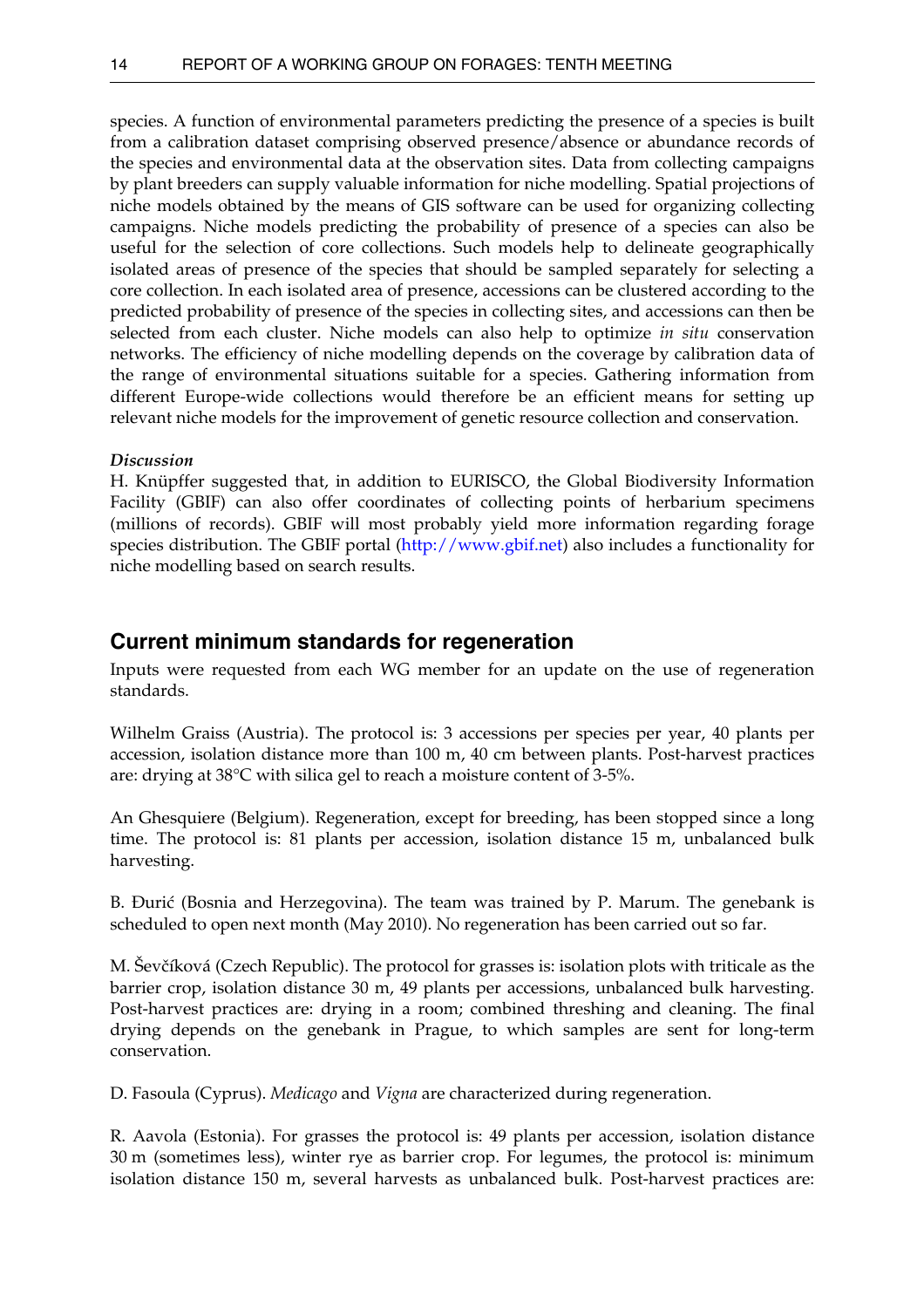manual threshing, mechanized seed cleaning drying room. The seed moisture content is kept below 7%. Germination tests are performed. But the regeneration capacity is very limited, raising the risk of material loss.

J.-P. Sampoux (France). The protocol for legumes is: field cages or isolation plots according to standards, use of pollinators, isolation distance 100 m. For grasses and triticale, the isolation distance is 30 m. At least 100 plants are used per accession. The material is harvested several times as unbalanced bulk. Drying and threshing are mechanized. Moisture content is not checked, but germination tests are performed.

E. Willner (Germany). The protocol is: isolation distance 30 m, 49 plants per accession, manual harvesting as unbalanced bulk. Various agronomic and morphological traits are scored. For legumes isolation, there are ten cabins in the greenhouse and isolation tents in the field; bumblebees are used. The number of plants was increased from 50 to 100 for red clover and alfalfa. Post-harvest practices are: mechanized threshing and cleaning of seeds, use of drying room. The seed moisture content is kept below 8%. Germination tests are performed and thousand-grain-weight (TGW) is determined. The sample is split into three parts for safe, base and active collections.

S. Barth (Ireland). Plants at low germination are regenerated using the following protocol: isolation distance 30 m, 100 plants per accession.

V. Negri (Italy). Regeneration is avoided as much as possible. Instead, very large samples are collected and stored in base conditions at -20°C.

Cabinets were tried for storage, but they did not work properly in the high-temperature local conditions; they were also expensive to maintain. The system was therefore changed; big plastic containers (3.5 m cubes) open at the top are used for grasses. Regeneration of legumes was undertaken recently using the following protocol: isolation distance of 30 m, 200 plants per accession (*Medicago*), bulk harvesting. Drying equipment is used. Seed moisture content is 6%.

S. Kratovalieva (Macedonia FYR). The protocol is: isolation distance not less than 30 m, 30 cm between plants. For legumes, the protocol is: cages, pollinator bees, 49 plants per accession (7 rows with 7 plants). The time of flowering is scored. Harvesting, threshing and cleaning are manual, drying is mechanized. The final moisture content is not less than 6% (legumes not less than 7%). Standards are those acceptable for base and active (bulk) collections.

P. Marum (Norway). The isolation distance is 50 m.

W. Majtkowski (Poland). The protocol is: 30 plants per accession, isolation distance 30 m. Post-harvest practices are: use of drying room, mechanized cleaning. The final moisture content is 6%.

Z. Tomić (Serbia): The protocol is: isolation distance 30 m, 50 plants per accession.

V. Meglič (Slovenia). The protocol is: cages and one or two isolation fields, 35-42 plants per accession in cages with bumble bees, bulk harvesting. A drying room is used, and viability is checked. Part of the sample is stored for the working collection (+4°C) and part at -20°C for long-term storage.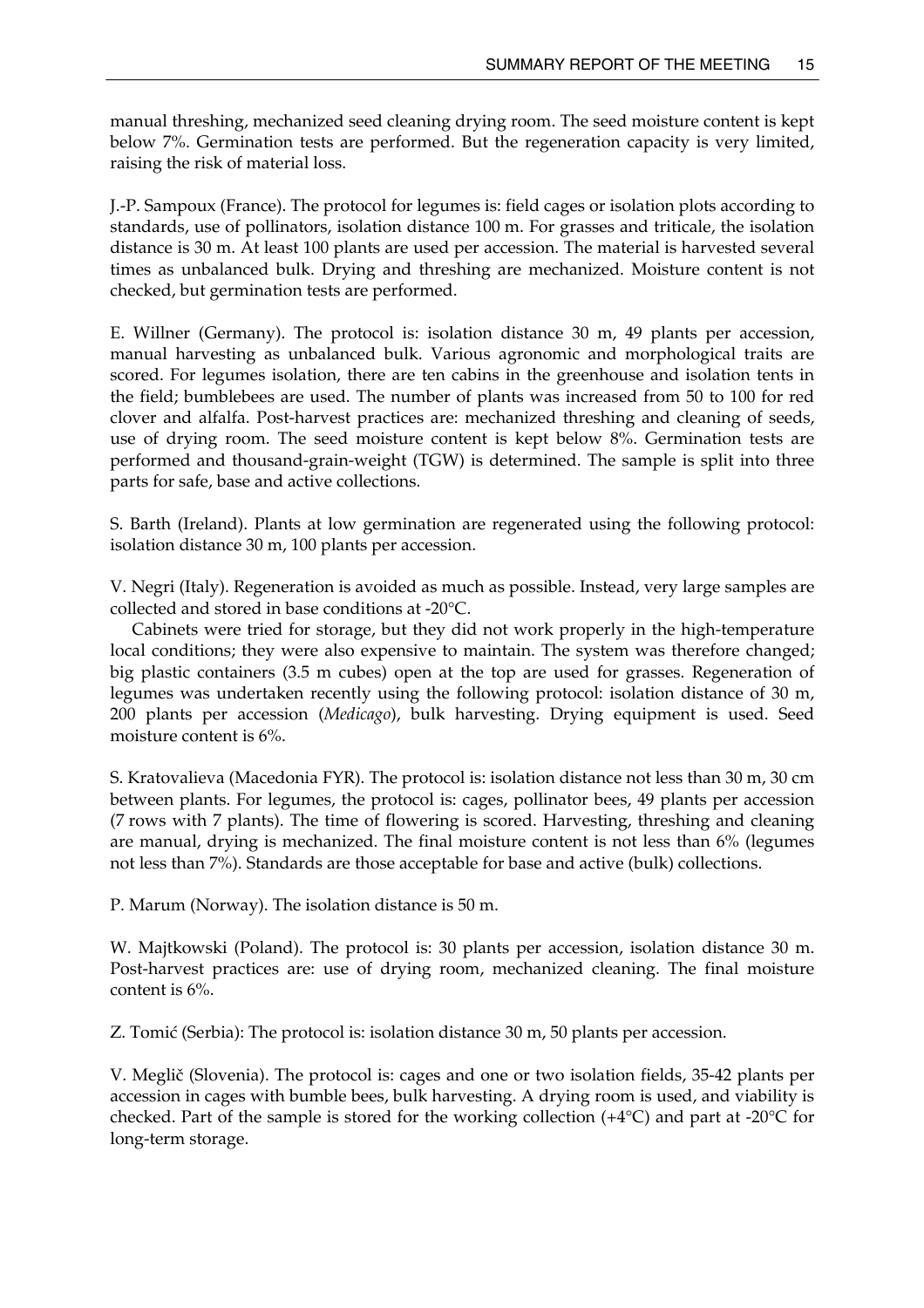<span id="page-21-0"></span>F. González (Spain). The genebank only works with legumes. The protocol is: 500 plants per accession, use of drying room, manual cleaning.

B. Boller (Switzerland). The protocol is: isolation distance 30 m, 100 plants per accession.

Hüseyin Özpinar (Turkey). The protocol for grasses is: isolation distance more than 60 m, not less than 30 plants per accession, bulk harvesting. The greenhouse is used for drying; threshing is manual or with machines. For legumes, the protocol is: isolation cones, same number of plants as for grasses, unbalanced bulk harvesting. Post-harvest practices are the same as for grasses. Genebank standards are then followed.

I. Thomas (United Kingdom). Due to financial cuts, it is unlikely that isolation space can be used in the future.

#### *Discussion*

It was concluded that almost all national programmes were following the agreed standards.

 Regarding the number of plants per accession, B. Boller highlighted the need to avoid using very few plants for regeneration. When individual plants were harvested for 20 accessions of *Lolium multiflorum*, the yield from the biggest plant was 2-3 times higher than that of the average plant. Therefore, bulk harvesting of 100 plants is as efficient as harvesting 30 plants individually (this has been published<sup>8</sup>). If only 50 plants are used, it is better to prune the three largest plants, in order to remove the excess seed produced by them.

## **On-farm/***in situ* **conservation**

## *Development of an* **in situ** *database inventory – towards a Swiss solution for forages*

#### *B. Boller*

 $\overline{a}$ 

A concept for *in situ* conservation of forage plants was developed based on previous project results. Forage germplasm maintained *in situ* should reflect the high genetic variation within the site. Sampling diverse habitats increases chances of retrieving extreme trait values. Diversity of habitats can be assessed by classification of vegetation. Grassland plant alliance and biogeographical region are basic criteria for selecting sites to be inventoried. Five to nine sites should be selected for describing (and perhaps eventually protecting) each alliance in each biogeographical region. The "Northern Foothills of the Alps" were investigated in a pilot project.

 A database was developed to allocate vegetation and site characterization data. It is based on and integrated in the national *ex situ* inventory [\(http://www.bdn.ch](http://www.bdn.ch/)).

 The concepts were developed by the national "Working Group on forages" of the Swiss Commission for the Conservation of Cultivated Plants (SCPC). Input data were derived from farmer questionnaires, GPS and other site data, and botanical surveys. The "accession" is defined as the population of plant genotypes of a given species occurring at a given site. For each site, two lists are stored in the database: one list of site data and one list of species

<span id="page-21-1"></span><sup>8</sup> Boller B, Peter-Schmid MKI, Tresch E, Tanner P, Schubiger FX. 2009. Ecotypes of Italian ryegrass from Swiss permanent grassland outperform current recommended cultivars. Euphytica 170:53-65.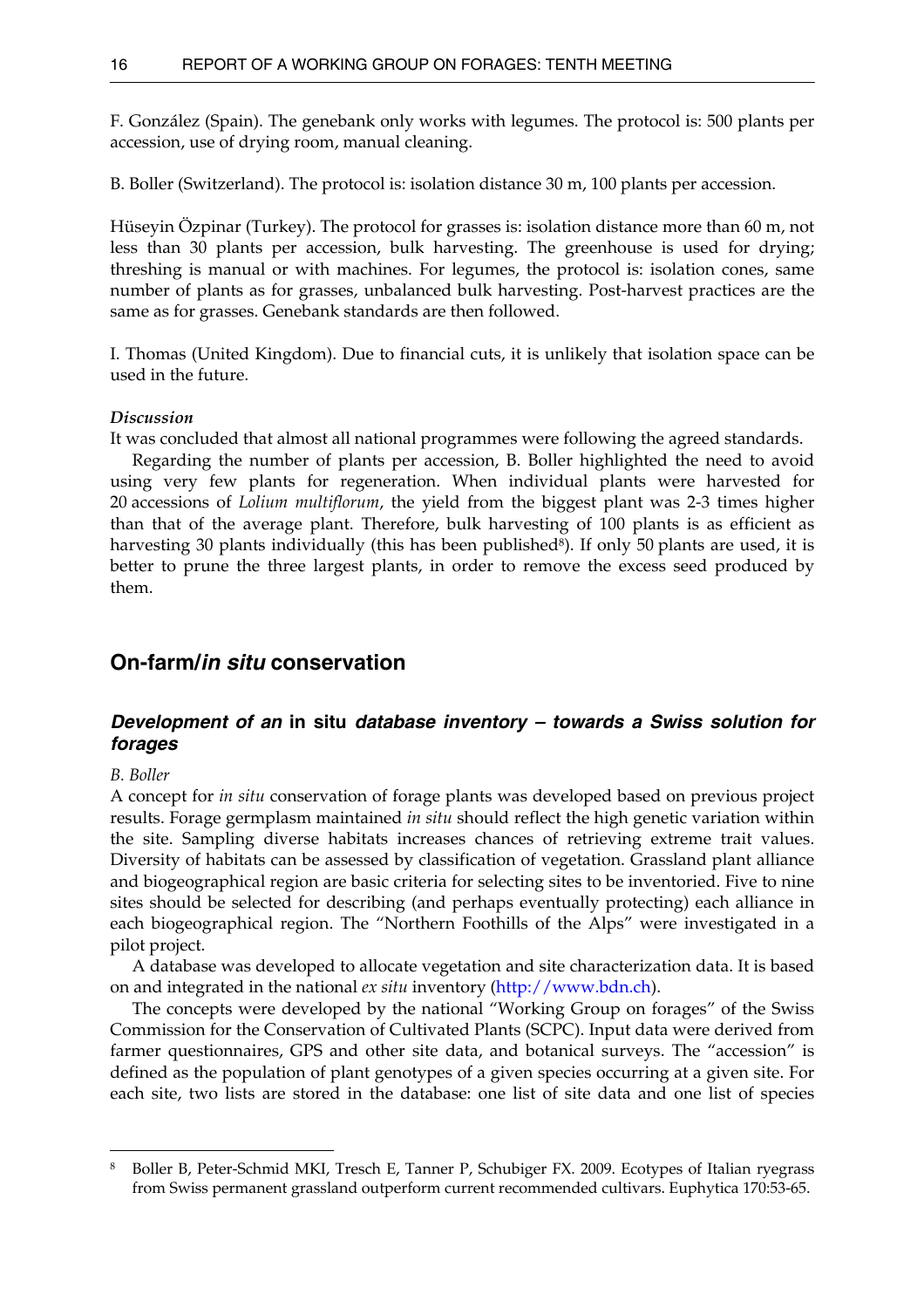<span id="page-22-0"></span>occurring at the site. Data of the pilot project were made available online. These data and the descriptors can be downloaded from <http://www.bdn.ch/>.[9](#page-22-1)

#### *Discussion*

J.-P. Sampoux asked whether there could be any relation between trait diversity and diversity of vegetation, to which B. Boller replied that there is actually an inverse correlation.

It was clarified that each site varies in size between 0.3 ha and 3 ha, but there are not enough funds to subsidize all potential sites of interest.

## *A database of European Institutions working on on-farm/in-garden conservation*

V. Negri presented a new Web site of on-farm/in-garden contact databases, funded by the DIVERSEEDS project and maintained at the University of Perugia, Italy, on behalf of ECPGR. Its aim is to facilitate exchange of information among institutions working on on-farm/in-garden conservation. Registration is very simple and all relevant institutions are invited to join the database at [www.sharinginformation.eu.](http://www.sharinginformation.eu/)

#### *Towards a European network of genetic reserves for crop wild relatives*

Lothar Frese presented the activities of the ongoing EU-funded GENRES project "An Integrated European *In Situ* Management Workplan: Implementing Genetic Reserve and On Farm Concepts" (AEGRO), which ends in 2011.

Among the project results, which will be available for all the ECPGR Networks, the following can be listed:

- 1. A tested *in situ* conservation and management concept;
- 2. A public Web-based crop wild relatives (CWR) *In Situ* Strategy Helpdesk, which supports the planning of genetic reserves for a wider range of species and a genetic reserves network in Europe;
- 3. A set of sites recommended for the establishment of genetic reserves for CWRs (*Avena, Beta*, *Brassica*, *Prunus*);
- 4. An extension of the CWR Information System (CWRIS PLIS) with a CyberTracker application for recording data in the habitat;
- 5. Refined methodologies, novel information;
- 6. Increased visibility of CWRs in their natural surroundings.

A final dissemination symposium will be organized in Madeira in September 2010.

### *Discussion*

The AEGRO task ends when recommendations can be made; their implementation is then the responsibility of the administrative body.

The difference between the crop approach (sites are chosen with one population or species) and the multi-species approach of the Forages WG was noted. Both approaches are justified, since it might be better to protect communities rather than species in the case of forages, as for forest genetic resources.

<span id="page-22-1"></span> <sup>9 (</sup>click on *Forages*, then *Vers la conservation in situ/ Zu der in situ Erhaltung*, then *Vers les descripteurs in situ/ Zu den in situ Deskriptoren* or *Vers les données des parcelles décrites / Zu den Daten der beschriebenen Parzellen*.)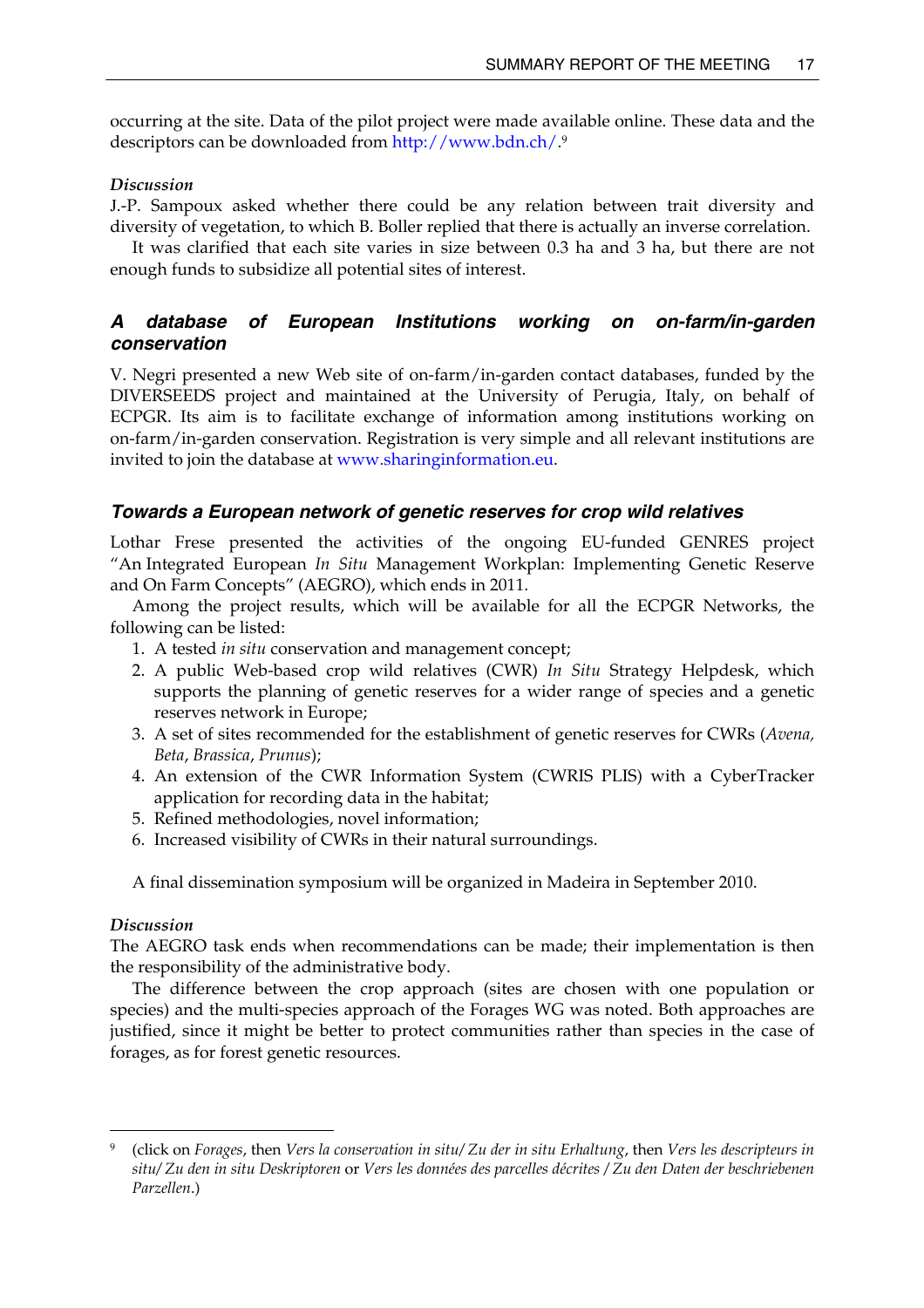<span id="page-23-0"></span> L. Frese clarified that sometimes the prioritized species (rare and threatened) are those with the least remaining diversity. Prioritization should therefore be adjusted to encourage identification of other traits.

 Various opinions were expressed on whether or not forage species should be considered "crop wild relatives". B. Boller specified that breeders prefer to regard their species as crops (not relatives).

## *National experiences*

M. Veteläinen summarized information received from the WG members on national experiences concerning on-farm/*in situ* conservation:

- Bulgaria (in collaboration with Switzerland): Habitat documentation for conservation purposes;
- Italy: Preserving and promoting forage wild populations and landraces in Central Italy (the Abruzzo Region approach);
- Norway: On-farm conservation of the forage species timothy, meadow fescue and red clover. Creating new "landraces".

# **Research activities**

The following presentations were made and are available on the ECPGR Web site:

- The reconstruction of gramineous phytocenosis in the Botanical Garden of the National Centre of Plant Genetic Resources of the Plant Breeding and Acclimatization Institute in Bydgoszcz 2008-09 (by Włodzimierz Majtkowski);
- On-farm conservation of the forage species timothy, meadow fescue and red clover. Creating new "landraces"(by Petter Marum);
- Fodder crops research activities in Bosnia (by Branko Đurić).

## **Conclusions**

## *Workplan*

The workplan for the rest of Phase VIII was agreed upon, and it is summarized in Appendix I (p. 23). A summary of decisions taken is given in Appendix II (p. 24).

## *Other business*

H. Knüpffer commented that publication of the FAO/Bioversity PGR Newsletter, which had ceased, should be resumed, preferably in print rather than electronic format.

 Susanne Barth informed the Group that the next EUCARPIA meeting on forages will be organized in September 2011 in Ireland.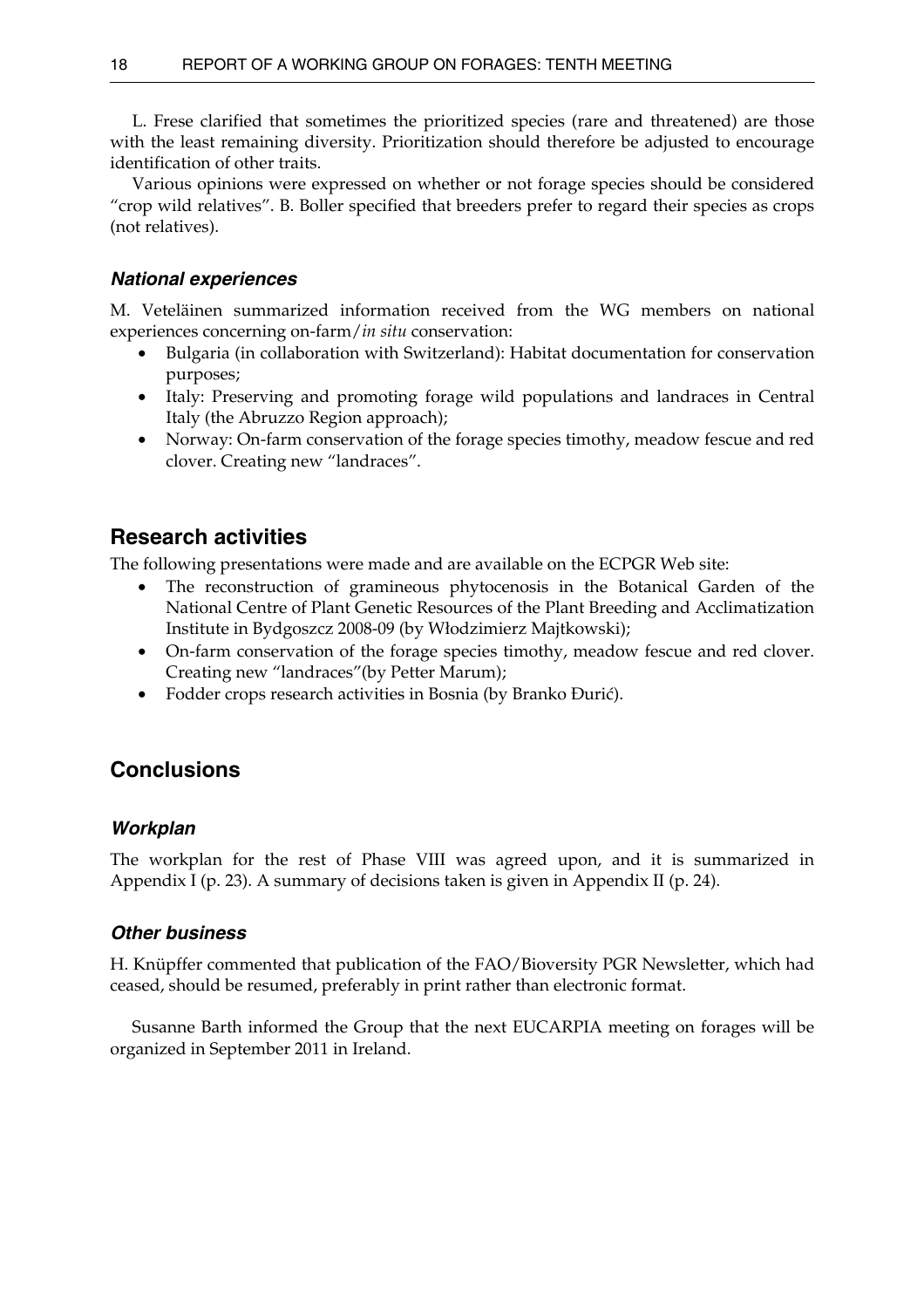## <span id="page-24-0"></span>*Election of the Chairperson and composition of the Network Coordinating Group*

Merja Veteläinen was unanimously confirmed as Chair of the Working Group. Evelin Willner agreed to continue as Vice-Chair. It was suggested that Ian Thomas replace Chris Kik in the list of NCG members and that membership of Lajos Horváth be verified. All current NCG members present at the meeting agreed to continue in their role, with the exception of Valeria Negri, who wished to be excused due to other commitments. Participants proposed that Vladimir Meglič be invited to join the NCG as a representative of the Mediterranean region. The Chair will contact the respective persons to verify and confirm their membership[.10](#page-24-1)

## *Closing remarks*

The Group thanked Evelin Willner and all the staff of the IPK Genebank Department in Malchow/Poel for their efforts in organizing an excellent and pleasant meeting and in arranging the visit of the genebank facilities.

<span id="page-24-1"></span><sup>&</sup>lt;sup>10</sup> At the time of publication (July 2011) the NCG is made up of the following members: M. Veteläinen, E. Willner, P. Marum, I.D. Thomas, V. Meglič and B. Boller.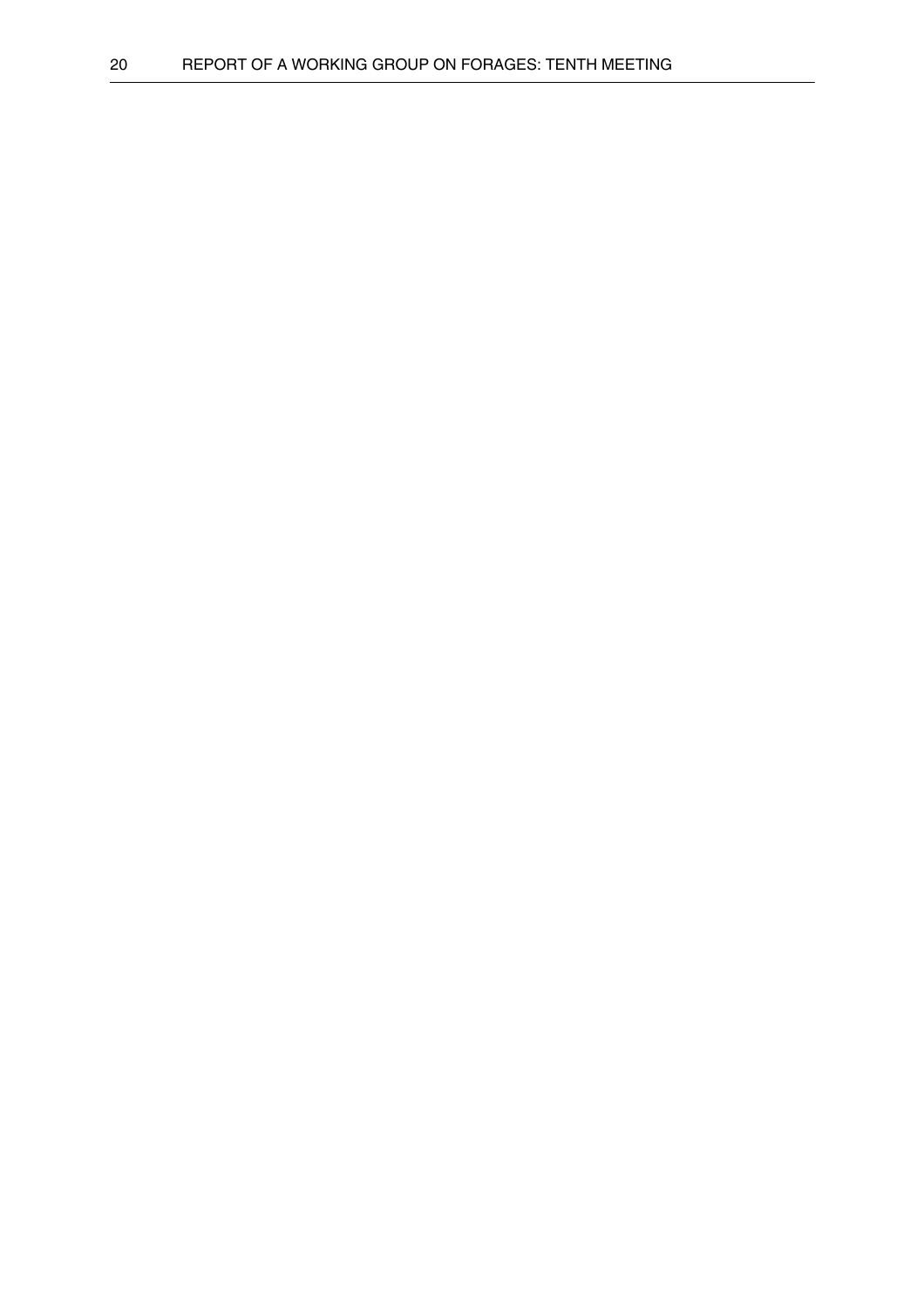# <span id="page-26-0"></span>**APPENDICES**

| Appendix I. Workplan for the second part of Phase VIII (2010-2013) 23 |  |
|-----------------------------------------------------------------------|--|
|                                                                       |  |
|                                                                       |  |
|                                                                       |  |
|                                                                       |  |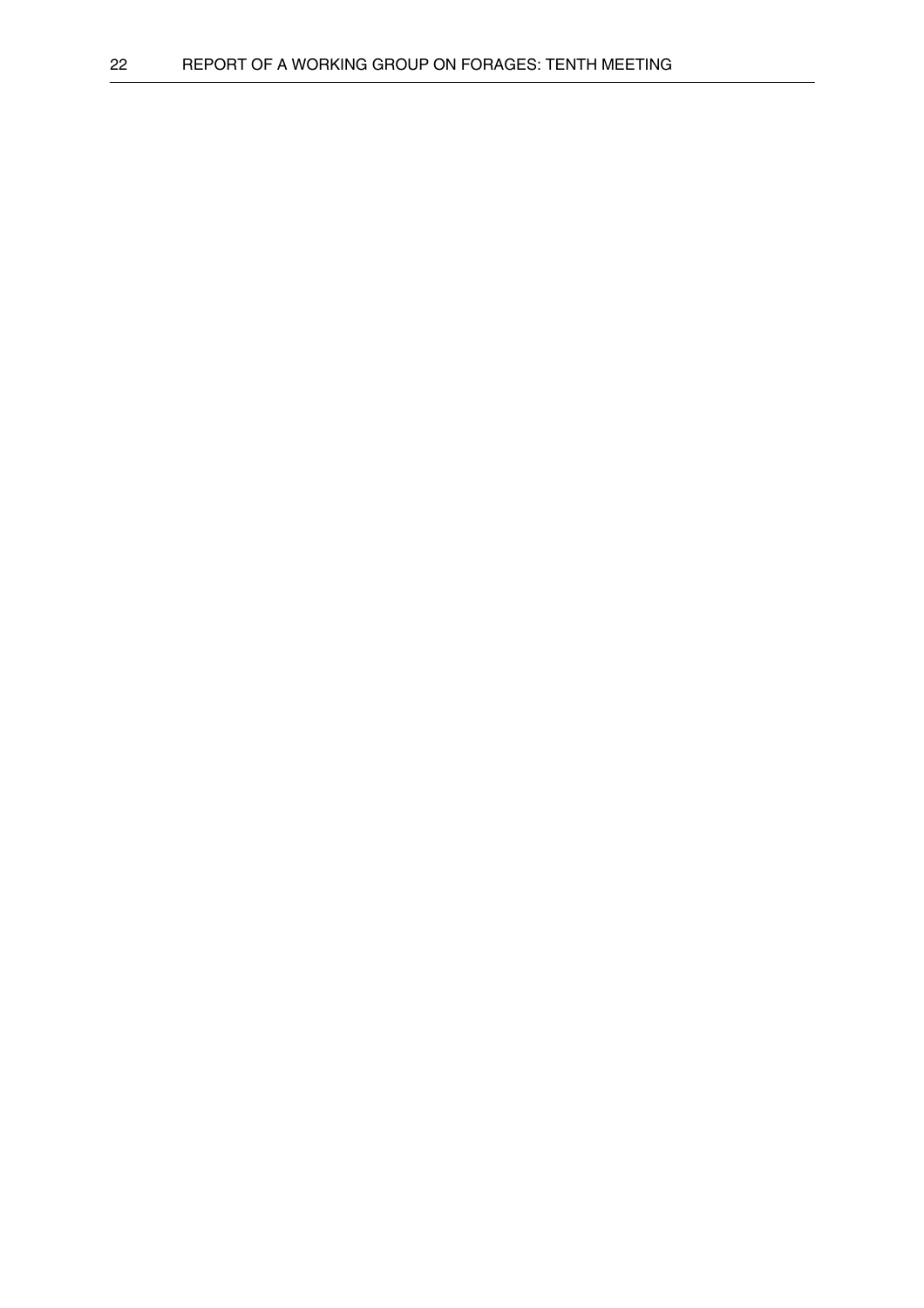# <span id="page-28-0"></span>**Appendix I. Workplan for the second part of Phase VIII (2010-2013)**

| <b>Action</b>                                                                                                                                                                                                                                                                                               | Carried out by                                                 | By when                                                                                                                       |
|-------------------------------------------------------------------------------------------------------------------------------------------------------------------------------------------------------------------------------------------------------------------------------------------------------------|----------------------------------------------------------------|-------------------------------------------------------------------------------------------------------------------------------|
| Database Managers confirm that they take<br>responsibility for the databases assigned to them by<br>the WG (Email: merja.vetelainen@mtt.fi and<br>l.maggioni@cgiar.org)                                                                                                                                     | Database Managers                                              | 31 May 2010                                                                                                                   |
| In case updates of the DBs are not received from<br>the countries, update the DBs on the basis of<br><b>EURISCO</b>                                                                                                                                                                                         | Database Managers                                              | September 2010                                                                                                                |
| Consider adopting the "Google Fusion Table"<br>sharing facility for downloading data from EURISCO<br>and transferring them to the DBs                                                                                                                                                                       | Database Managers                                              | Ongoing                                                                                                                       |
| Start establishment of databases on Minor Grasses<br>(NordGen) and Minor Legumes (RCA Tápiószele)                                                                                                                                                                                                           | Gert Poulsen<br>(NordGen)<br>Lajos Horváth (RCA<br>Tápiószele) | Ongoing                                                                                                                       |
| Analyse the data received in order to identify MOS<br>and PRIMCOLL                                                                                                                                                                                                                                          | Database Managers                                              | December 2010                                                                                                                 |
| Send a progress report to WG Chair                                                                                                                                                                                                                                                                          | Database Managers                                              | End of January 2011                                                                                                           |
| Submit a project proposal to the AEGIS Grant<br>Scheme, aiming to:<br>Support an activity leading to the definition<br>$-$<br>of the European Forage Collection<br>Organize a workshop to train new DB<br>Managers to achieve the required goals<br>(could also concern technical standards for<br>forages) | WG members under<br>the coordination of<br>Chair               | 31 December 2010                                                                                                              |
| Test the Google Fusion Table methodology for the<br>identification of European Accessions                                                                                                                                                                                                                   | lan Thomas and<br><b>Petter Marum</b>                          | Carried out within the AEGIS<br>Grant Scheme project, if<br>approved (the project was<br>approved, start date August<br>2011) |
| Start creating the Lolium Crop Portal                                                                                                                                                                                                                                                                       | lan Thomas                                                     | Carried out within the<br>EUROGENEBANK project, if<br>approved (the project was<br>eventually not approved)                   |
| Adopt the existing applications for inclusion of C&E<br>data into the databases; contact NordGen (free<br>application) or IPK (Oracle-based application)                                                                                                                                                    | Interested DB<br>Managers                                      | Ongoing                                                                                                                       |
| Circulate the table of storage conditions and status<br>of safety-duplication for updating by the Group;<br>upload the updated version                                                                                                                                                                      | Secretariat and all<br>WG members                              | End of March 2011                                                                                                             |

# **Documentation, Information and Task Sharing**

# *In situ* **and on-farm conservation**

| <b>Action</b>                                                                                    | Carried out by | By when                |
|--------------------------------------------------------------------------------------------------|----------------|------------------------|
| Upload WG meeting presentations on WG Web site<br>as examples of ongoing on-farm in situ actions | Secretariat    | By the end of May 2010 |

# **Characterization and evaluation**

| <b>Action</b>                                                                                                                       | Carried out by | By when |
|-------------------------------------------------------------------------------------------------------------------------------------|----------------|---------|
| Support genotyping and carry out duplicate<br>identification and diversity studies, utilizing<br>knowledge presented at the meeting | WG members     | Ongoing |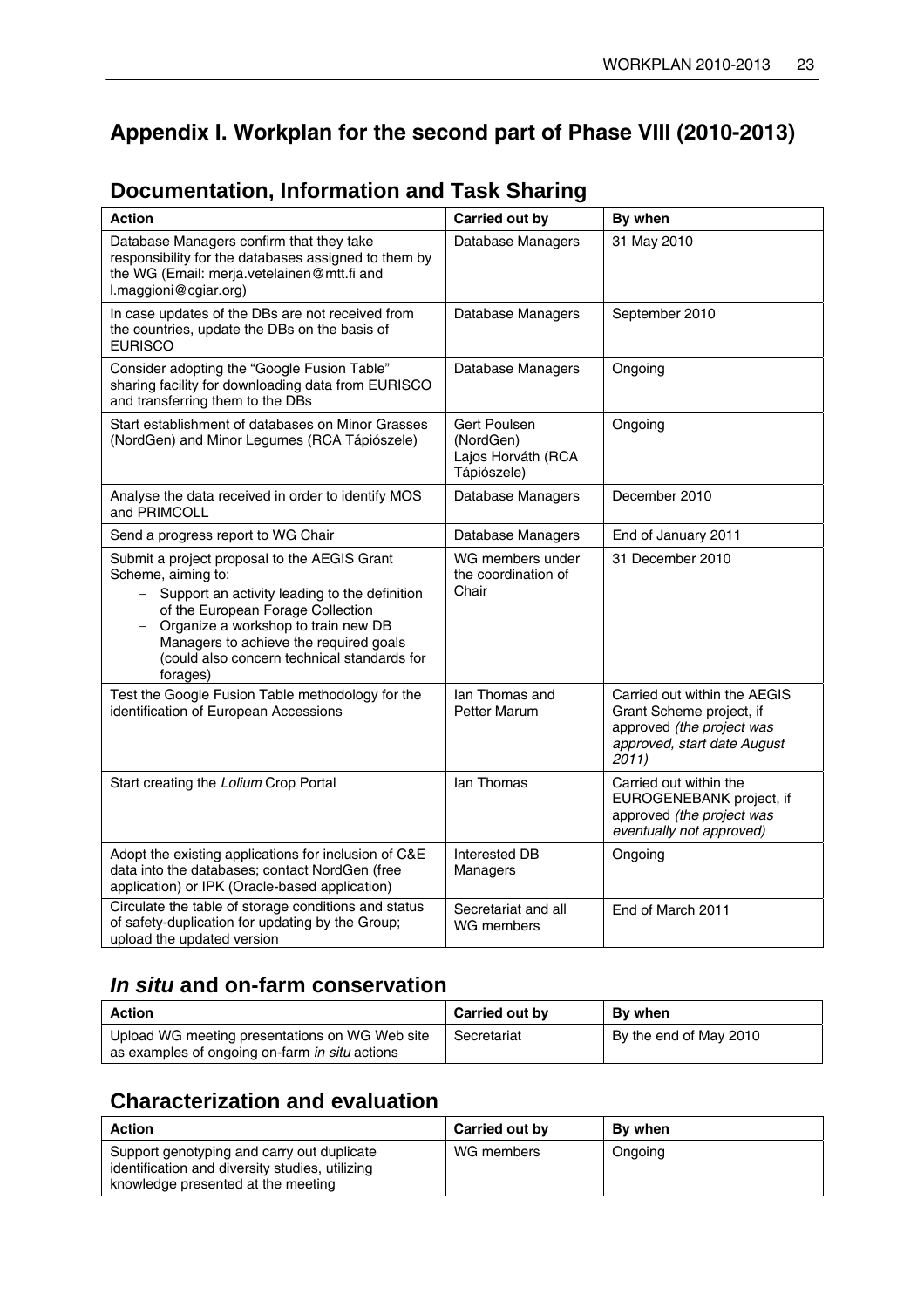## <span id="page-29-0"></span>**Appendix II. Summary of decisions**

1. The Group agreed to maintain the following databases:

|                | <b>Database</b>                                                                                                                                                                 | <b>Maintained by</b>   |           |                                                           |
|----------------|---------------------------------------------------------------------------------------------------------------------------------------------------------------------------------|------------------------|-----------|-----------------------------------------------------------|
|                |                                                                                                                                                                                 | Institute <sup>1</sup> | Country   | <b>Database Manager</b>                                   |
| 1 <sub>1</sub> | Minor Forage Grasses<br>(Agropyron, Agrostis,<br>Alopecurus, Arrhenatherum,<br>Bromus, Phalaris and Trisetum)                                                                   | NordGen                | Sweden    | Gert Poulsen<br>(gert.poulsen@nordgen.org)                |
| 2.             | Minor Forage Legumes<br>(Astragalus, Anthyllis, Coronilla,<br>Desmodium, Hedysarum,<br>Melilotus, Lotus, Onobrychis,<br>Ornithopus, Physanthyllis,<br>Tetragonolobus and Vicia) | <b>RCA</b>             | Hungary   | Lajos Horváth<br>(lhorvath@agrobot.rcat.hu)               |
| 3.             | Dactylis and Festuca                                                                                                                                                            | <b>IHAR</b>            | Poland    | Bartosz Tomaszewski<br>(b.tomaszewski@ihar.bydgoszcz.pl)  |
| 4.             | Lolium                                                                                                                                                                          | <b>IBERS</b>           | <b>UK</b> | lan Thomas<br>(idt@aber.ac.uk)                            |
| 5.             | Medicago, annual                                                                                                                                                                | <b>SIDT</b>            | Spain     | Valentin Maya<br>(valentin.maya@juntaextremadura.net)     |
| 6.             | Medicago, perennial                                                                                                                                                             | INRA-Lusignan          | France    | Stéphane Fourtier<br>(stephane.fourtier@lusignan.inra.fr) |
| 7.             | Phleum                                                                                                                                                                          | NordGen                | Sweden    | <b>Gert Poulsen</b><br>(gert.poulsen@nordgen.org)         |
| 8.             | Poa                                                                                                                                                                             | <b>IPK</b>             | Germany   | Evelin Willner<br>(e.willner@so.hs-wismar.de)             |
| 9.             | Trifolium                                                                                                                                                                       | <b>IBERS</b>           | <b>UK</b> | lan Thomas<br>(idt@aber.ac.uk)                            |
| 10.            | Trifolium subterraneum                                                                                                                                                          | <b>SIDT</b>            | Spain     | Valentin Maya<br>(valentin.maya@juntaextremadura.net)     |
| 11.            | Vigna                                                                                                                                                                           | <b>AGES</b>            | Austria   | Wolfgang Kainz<br>(wolfgang.kainz@ages.at)                |

 $1$  For full names, see Appendix III

2. The tasks of the DB Managers were summarized as follows:

- Use EURISCO as a data source for the Crop Databases;
- Include forage-specific descriptors and lobby for inclusion of these descriptors in EURISCO in the long run;
- Identify MOS and PRIMCOLL in collaboration with data providers;
- Help to fill missing passport data in EURISCO.
- 3. In order to define the European Forages collection, the Forages WG has started with the analysis of the Central Crop Databases. This approach can give a general overview of all the existing material, which would otherwise be lost if the process were based on bilateral approaches.

4.  $MAA = MOS$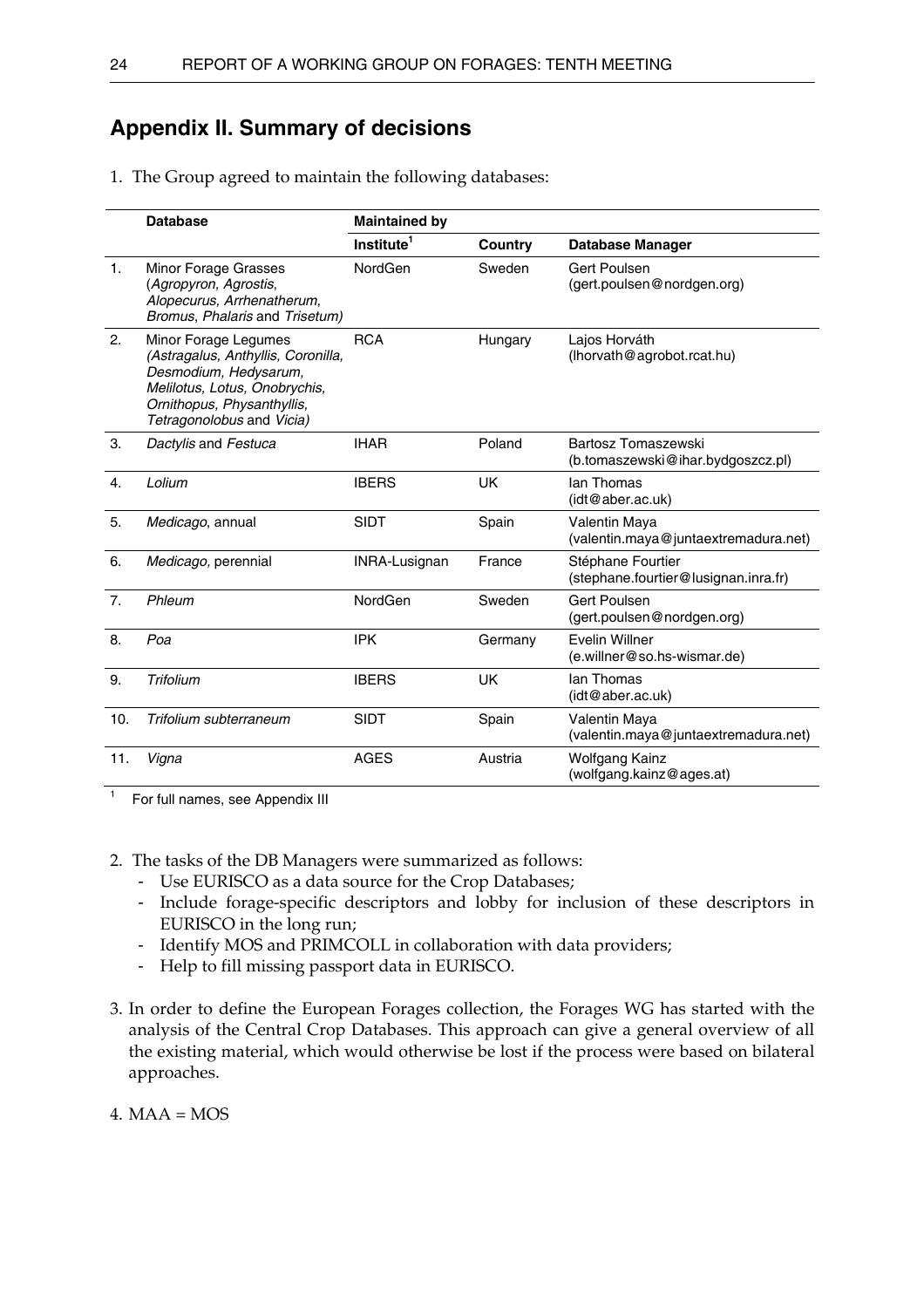# <span id="page-30-0"></span>**Appendix III. Acronyms and abbreviations**

| <b>AARI</b>     | Aegean Agricultural Research Institute, Izmir, Turkey                                                                                      |
|-----------------|--------------------------------------------------------------------------------------------------------------------------------------------|
| <b>AEGES</b>    | Österreichische Agentur für Gesundheit und Ernährungssicherheit<br>(Austrian Agency for Health and Food Safety), Linz, Austria             |
| <b>AEGIS</b>    | A European Genebank Integrated System                                                                                                      |
| <b>AEGRO</b>    | An Integrated European In Situ Management Workplan: Implementing<br>Genetic Reserve and On-Farm Concepts (EU project)                      |
| <b>AQUAS</b>    | <b>AEGIS Quality System</b>                                                                                                                |
| <b>CCDB</b>     | Central Crop Database                                                                                                                      |
| <b>CGIAR</b>    | Consultative Group on International Agricultural Research                                                                                  |
| <b>CGN</b>      | Centre for Genetic Resources, Wageningen, The Netherlands                                                                                  |
| <b>CWR</b>      | Crop wild relative                                                                                                                         |
| DB              | Database                                                                                                                                   |
| <b>ECCDB</b>    | European Central Crop Database                                                                                                             |
| <b>ECPGR</b>    | European Cooperative Programme for Plant Genetic Resources                                                                                 |
| <b>EFC</b>      | <b>European Forage Collection</b>                                                                                                          |
| <b>EPGRIS</b>   | European Plant Genetic Resources Infra-Structure                                                                                           |
| <b>EUCARPIA</b> | European Association for Research on Plant Breeding                                                                                        |
| <b>EURISCO</b>  | European Internet Search Catalogue                                                                                                         |
| FAO             | Food and Agriculture Organization of the United Nations                                                                                    |
| <b>GBIF</b>     | Global Biodiversity Information Facility                                                                                                   |
| <b>GEVES</b>    | Groupe d'étude et de contrôle des variétés et des semences (Varieties and<br>Seeds Study and Control Group), France                        |
| <b>GIS</b>      | Geographic information system                                                                                                              |
| <b>GRIN</b>     | Germplasm Resources Information Network                                                                                                    |
| <b>IBERS</b>    | Institute of Biological, Environmental and Rural Sciences, Aberystwyth,<br>United Kingdom                                                  |
| <b>IHAR</b>     | Plant Breeding and Acclimatization Institute, Poland                                                                                       |
| <b>ILVO</b>     | Instituut voor Landbouw- en Visserijonderzoek (Institute for Agricultural<br>and Fisheries Research), Belgium                              |
| <b>INRA</b>     | Institut National de la Recherche Agronomique (National Agronomic<br>Research Institute), France                                           |
| <b>IPK</b>      | Leibniz-Institut für Pflanzengenetik und Kulturpflanzenforschung (Leibniz<br>Institute of Plant Genetics and Crop Plant Research), Germany |
| MAA             | Most Appropriate Accession                                                                                                                 |
| <b>MOS</b>      | Most original sample                                                                                                                       |
| MoU             | Memorandum of understanding                                                                                                                |
| <b>NCG</b>      | Network Coordinating Group (ECPGR)                                                                                                         |
| NordGen         | Nordic Genetic Resource Center, Alnarp, Sweden                                                                                             |
| PGR             | Plant genetic resources                                                                                                                    |
| QTL             | Quantitative trait locus                                                                                                                   |
| <b>RCA</b>      | Research Centre for Agrobotany, Tápiószele, Hungary                                                                                        |
| SC              | <b>Steering Committee</b>                                                                                                                  |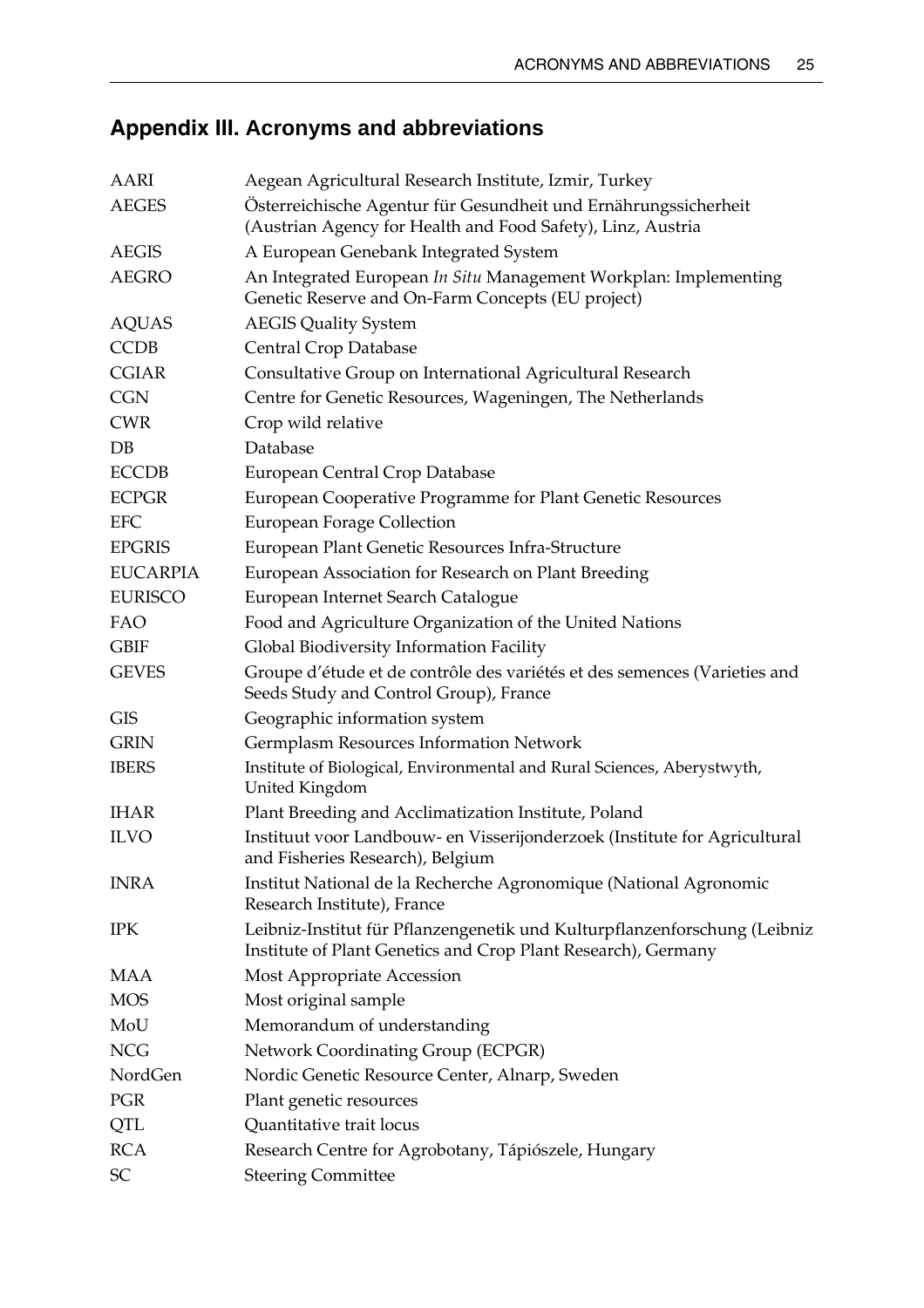| <b>SEEDNet</b> | South East European Development Network on Plant Genetic Resources                                                     |
|----------------|------------------------------------------------------------------------------------------------------------------------|
| <b>SGSV</b>    | Svalbard Global Seed Vault                                                                                             |
| <b>SIDT</b>    | Servicio de Investigación y Desarrollo Tecnológico (Technological Research<br>and Development Service), Badajoz, Spain |
| <b>SINGER</b>  | System-wide Information Network for Genetic Resources (of the CGIAR)                                                   |
| <b>USDA</b>    | United States Department of Agriculture                                                                                |
| WG             | <b>Working Group</b>                                                                                                   |
| <b>WIEWS</b>   | World Information and Early Warning System (of the FAO)                                                                |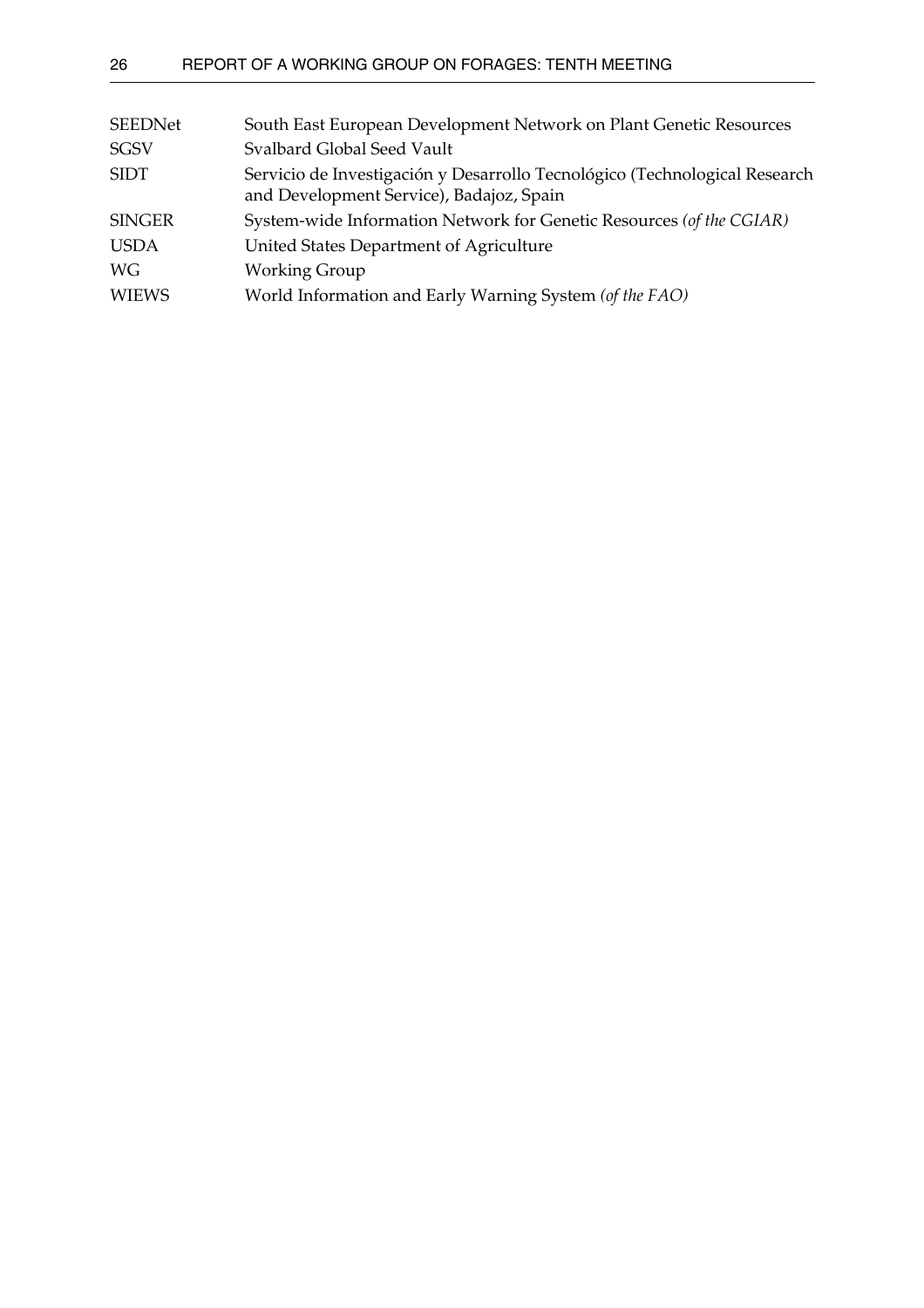# <span id="page-32-0"></span>**Appendix IV. Agenda**

## *Tenth Meeting of the ECPGR Working Group on Forages 28-29 April 2010, Poel Island, Germany*

## **Tuesday, 27 April 2010**

Arrival of participants From 20:00 Dinner

## **Wednesday, 28 April 2010**

### 09:00-10:00 **1. Introduction**

- a. Welcome by the local organizers and opening remarks *(Mr K. Pellnitz, representative of the Minister of Agriculture, State of Mecklenburg-Vorpommern; E. Willner and M. Veteläinen)*
- b. Update on ECPGR *(L. Maggioni)*
- c. Working Group on Forages: Chairperson's report *(M. Veteläinen)*  - Activities since ninth meeting
	- Network Coordinating Group meeting, La Rochelle, France, 2009
- d. Overview of the present meeting: aims and schedule *(M. Veteläinen)*
- *10:00-10:30 Coffee break*

## 10:30-12:30 **2. European Central Forage Databases**

- a. Management and restructuring (reduction of the number of databases) of the European Central Forage Databases *(M. Veteläinen and Database Managers)*
- b. Relation to EURISCO update after previous WG meeting *(L. Maggioni)*
- c. Characterization and evaluation data into EURISCO and into Central Forage Databases
	- Introduction *(L. Maggioni)*
	- NordGen SESTO trait evaluator *(G. Poulsen)*

- Comparison of the coverage of European Central Crop Databases and EURISCO with respect to forage crop species *(H. Knüpffer and Th. van Hintum)*

*12:30-14:00 Lunch*

## 14:00-15:30 **3. AEGIS and sharing of responsibilities**

- a. General status of AEGIS *(J. Engels/ L. Maggioni)*
- b. Progress since previous meeting regarding Most Original Samples (MOS) and Primary holder (PRIMCOLL) and assigning values for European Forage Collection (EFC).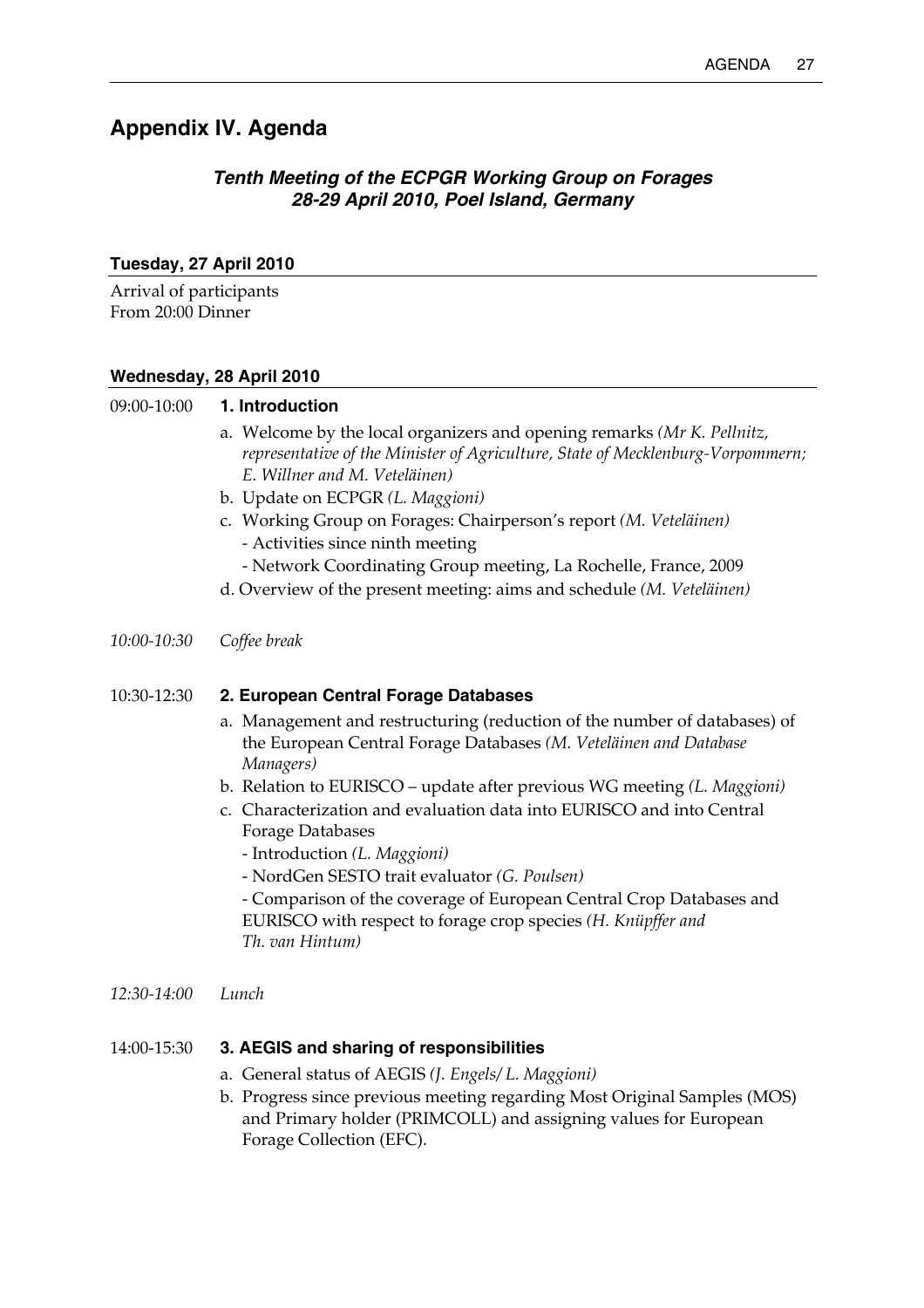#### *15:30-16:00 Coffee break*

#### 16:00-17:30 **3. AEGIS and sharing of responsibilities (continued)**

- c. Proposed next steps for implementation of AEGIS AQUAS (*J. Engels and L. Maggioni*)
- d. Most Appropriate Accessions the selection process (*J. Engels and L. Maggioni*)
- e. Selection of Forages MAAs *(P. Marum)*
- f. Safety-duplication (*M. Veteläinen)*
- g. Conclusions and workplan in relation to decisions to be taken at point 2a.

*17:45-19:30 Excursion: IPK-Genebank, Satellite Collections North, Malchow and Island Poel. Handling of C&E data in the German Genebank Information System GBIS (with online demonstration), and suggestions for handling of C&E data in the European context (EURISCO, CCDBs) (M. Oppermann and H. Knüpffer)*

*20:00 Dinner*

#### **Thursday, 29 April 2010**

8:30-10:30 **4. Introduction to IPK Genebank** *(A. Graner)*

#### **5. Research activities on the IPK forage collections** *(K. Dehmer)*

#### **6. Reports on national collections and collecting activities**

- *10:30-11:00 Coffee break*
- 11:00-12:30 **7. International cooperation** *(Magdalena Ševčíková)*
	- Czech-Slovenian cooperation in research and development for period 2007- 2008, Project: The evaluation of disappearing genetic resources for agriculture
	- Czech-Hungarian cooperation in research and development for period 2009- 2010, Project: Exploring and Gathering the Czech and Hungarian Crop Wild Relative and Landraces for Increasing Crop Diversity in Agriculture

#### **8. Minimum standards for regeneration currently in use**

*No inputs received, a round-table survey will be carried out during the meeting*

*12:30-14:30 Lunch break with visit to nature reserve "Langenwerder" (Vogelschutzinsel = bird protected area, near Gollwitz, one hour walk by foot, if participants are interested)*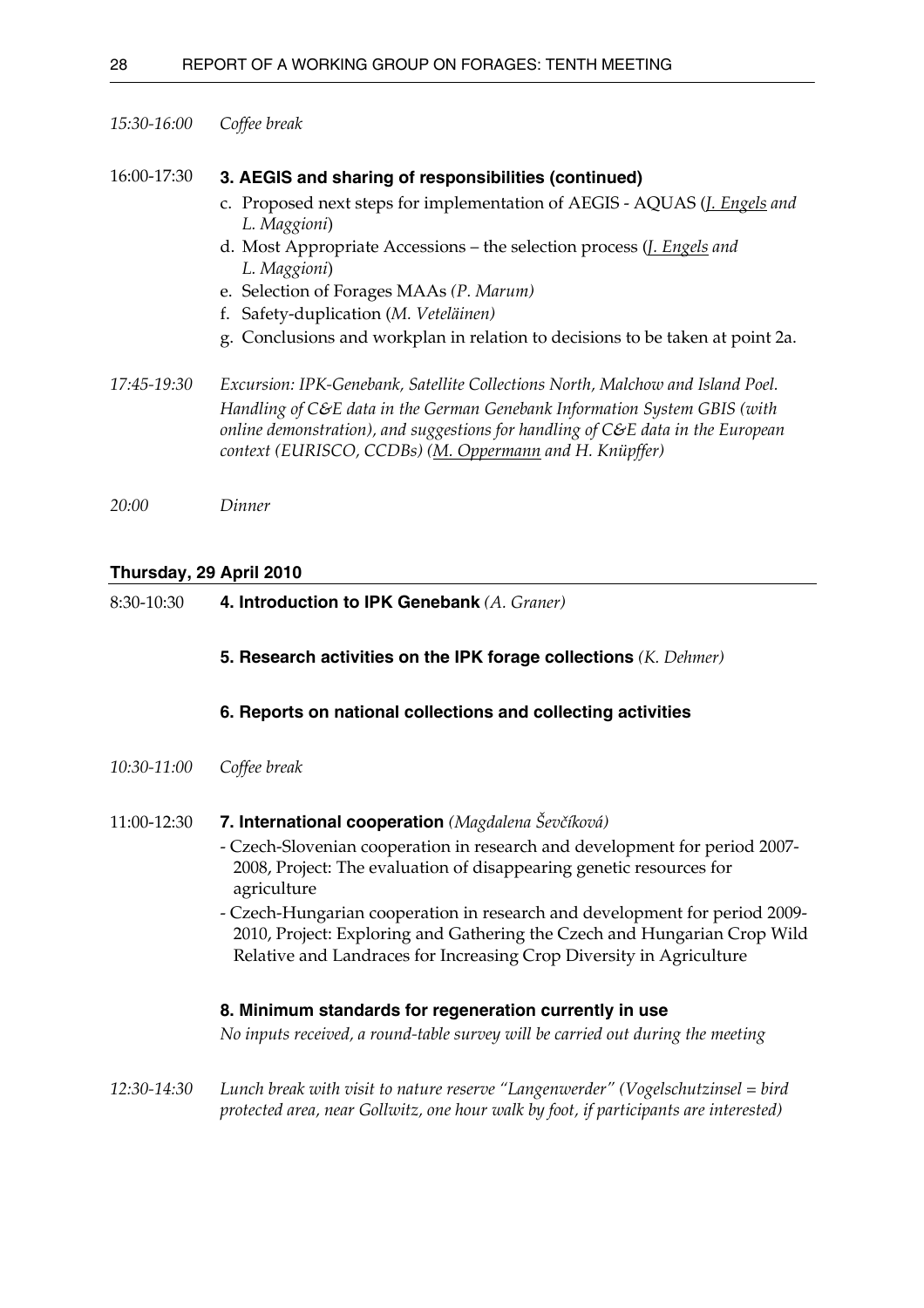### 14:30-16:30 **9. On-farm/***in situ* **conservation**

- a. Development of an *in situ* database inventory on the way to a Swiss solution for forages *(B. Boller)*
- b. A database of European Institutions working on on-farm/in garden conservation *(V. Negri)*
- c. A European network of genetic reserves for crop wild relatives *(L. Frese)*
- d. National experiences
- *16:30-17:00 Coffee break*

## 17:00-18:30 **10. Research activities**

- The reconstruction of gramineous phytocenosis in the Botanical Garden of the National Centre of Plant Genetic Resources of the Plant Breeding and Acclimatization Institute in Bydgoszcz 2008-2009 *(Włodzimierz Majtkowski)*
- On-farm conservation of the forage species timothy, meadow fescue and red clover. Creating new "landraces"(*Petter Marum*)
- Fodder crops research activities in Bosnia (*Branko Đjuric*)

## **11. Conclusions**

- a. Agreement on the main recommendations *(M. Veteläinen)*
- b. Selection of the Chairperson and composition of the Network Coordinating Group
- c. Closing remarks
- *19:00 Departure to visit old historic city of Wismar*
- *20:30 Social dinner in an old restaurant in Wismar "Zum Weinberg"*

## **Friday, 30 April 2010**

Departure of participants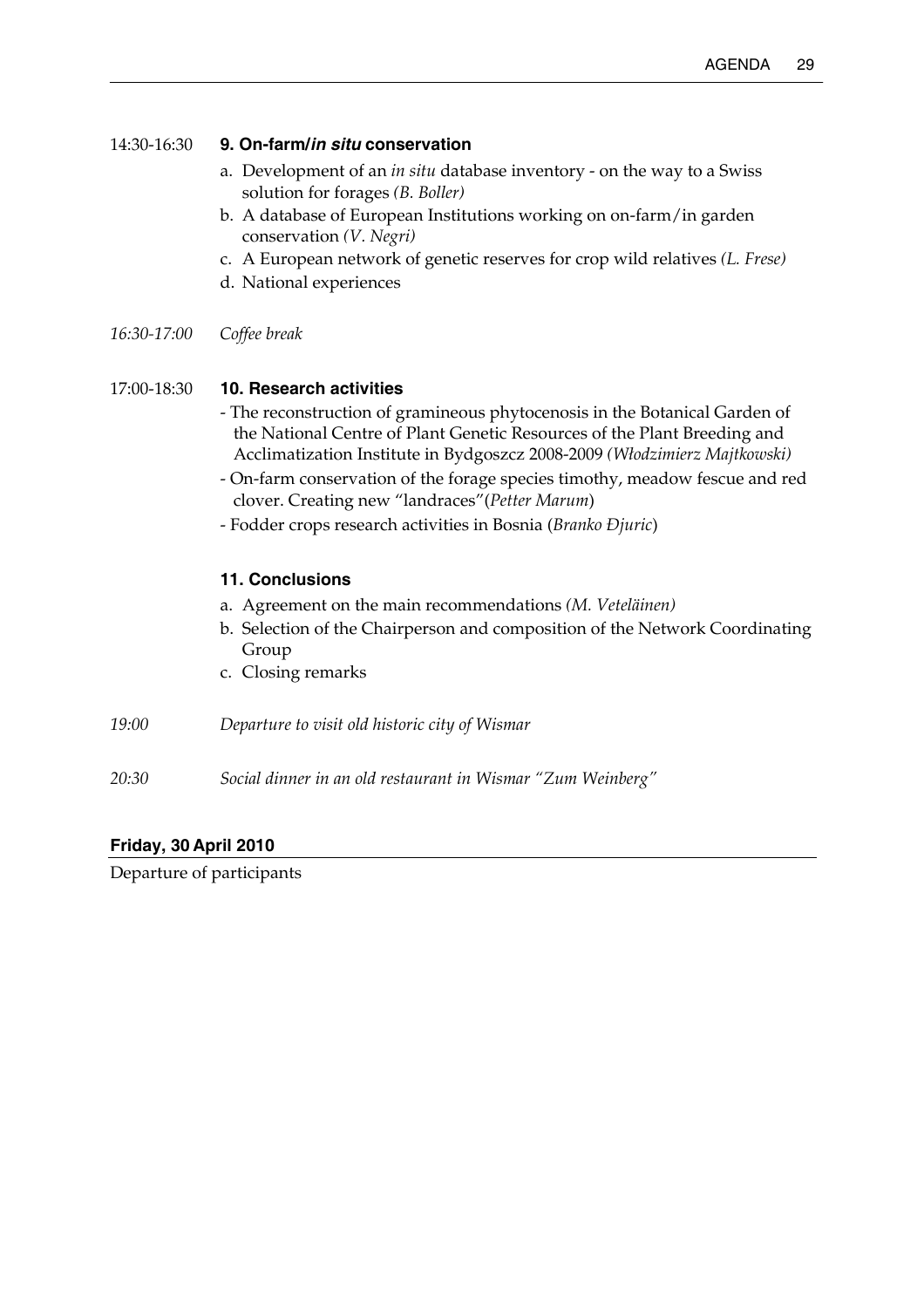## <span id="page-35-0"></span>**Appendix V. List of Participants**

## *Tenth meeting of the ECPGR Working Group on Forages 28-29 April 2010, Island of Poel, Germany*

*N.B. Contact details of participants updated at the time of publication. The composition of the Working Group is subject to changes. The full list, constantly updated, is available from the Forages Working Group's Web page [\(http://www.ecpgr.cgiar.org/networks/forages/forages.html\)](http://www.ecpgr.cgiar.org/networks/forages/forages.html).*

#### **Working Group members**

Wilhelm Graiss (*on behalf of Bernhard Krautzer)*  AREC (Agricultural Research and Education Centre) Raumberg-Gumpenstein Alternative Plant Species and Genetic Resources in Grassland 8952 Irdning, Raumberg 38 **Austria**  Email: wilhelm.graiss@raumberg-gumpenstein.at

An Ghesquiere Instituut voor Landbouw and Visserij Onderzoek (ILVO) Caritasstraat 21 9090 Melle **Belgium**  Email: an.ghesquiere@ilvo.vlaanderen.be

Branko Đurić University of Banja Luka Agricultural Faculty Bulevar vojvode Petra Bojovića 1A 78000 Banja Luka, Republika Srpska **Bosnia and Herzegovina**  Email: djuric\_branko@yahoo.com

Dionysia A. Fasoula Agricultural Research Institute Ministry of Agriculture, Natural Resources and Environment PO Box 22016 1516 Nicosia **Cyprus**  Email: dfasoula@arinet.ari.gov.cy

Magdalena Ševčíková OSEVA PRO Ltd. Grassland Research Station Hamerská 698 756 54 Zubří **Czech Republic**  Email1: sevcikova@oseva.cz Email2: magda@gramitest.cz

Rene Aavola Jõgeva Plant Breeding Institute J. Aamisepa, 1 48309 Jõgeva **Estonia**  Email: Rene.Aavola@jpbi.ee

Merja Veteläinen MTT Agrifood Research Finland Biotechnology and Food Research/Genetic diversity ET-house 31600 Jokioinen **Finland**  Email: merja.vetelainen@mtt.fi

Jean-Paul Sampoux Centre INRA Poitou-Charentes 86600 Lusignan **France**  Email: jpsampoux@lusignan.inra.fr

Evelin Willner Genebank Department Leibniz Institute of Plant Genetics and Crop Plant Research (IPK) Inselstr. 9 23 999 Malchow/Poel **Germany**  Email: e.willner@so.hs-wismar.de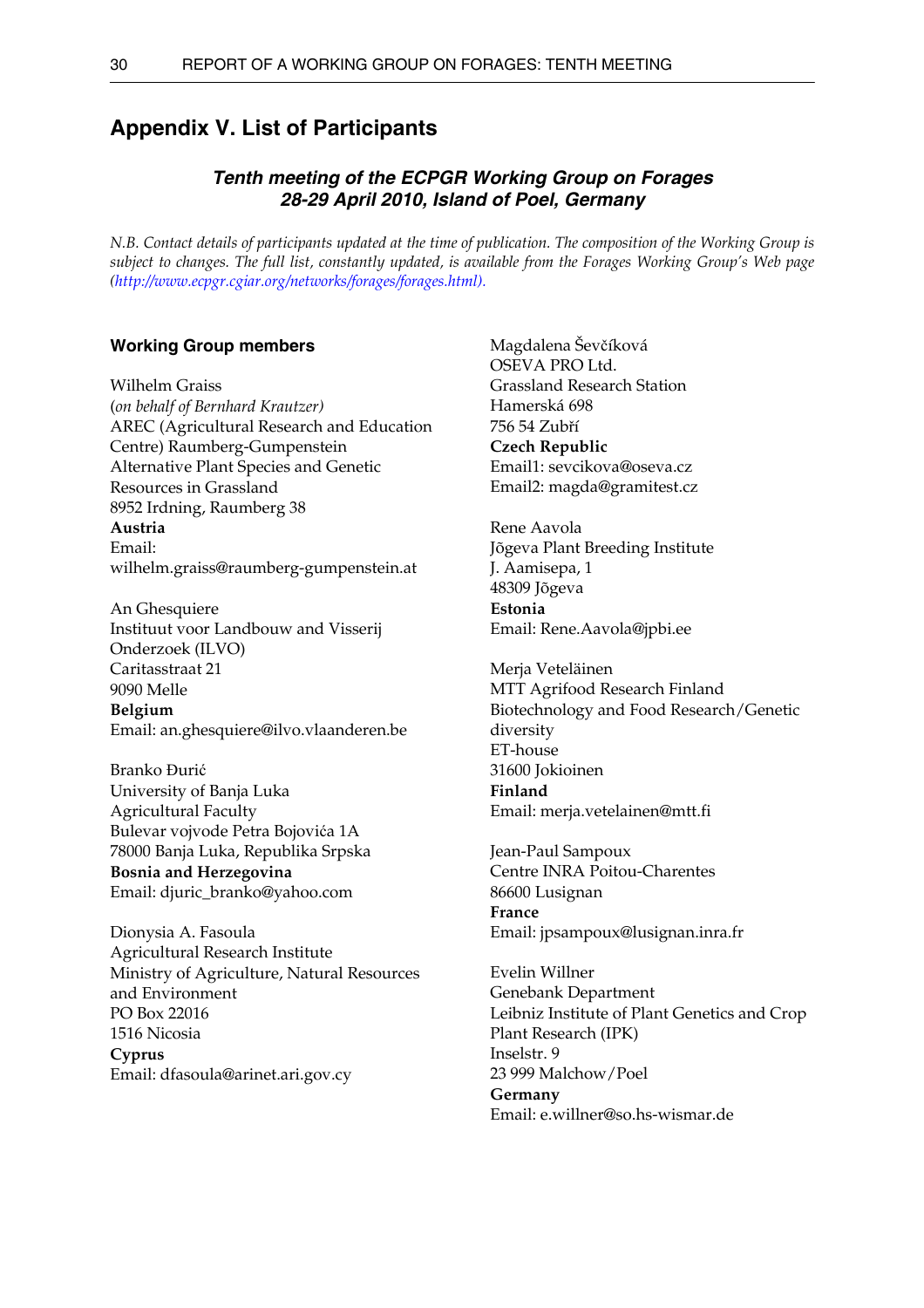Photini Mylona Agricultural Research Center of Northern Greece (NAGREF) PO Box 60458 57001 Thermi **Greece**  Email: phmylona@nagref.gr

Susanne Barth Teagasc, Crops Research Centre Oak Park, Carlow **Ireland**  Email: Susanne.barth@teagasc.ie

Valeria Negri Dipartimento Biologia Applicata Facoltà di Agraria, Università degli Studi di Perugia Borgo XX Giugno, 74 06121 Perugia **Italy**  Email: vnegri@unipg.it

Suzana Kratovalieva Institute of Agriculture - Skopje Bul. Aleksandar Makedonski bb 1000 Skopje **Macedonia (FYR)**  Email: suzanakrat@yahoo.com

Petter Marum Graminor AS Hommelstadvegen 60 2322 Ridabu **Norway**  Email: petter.marum@graminor.no

Włodzimierz Majtkowski Botanical Garden of the Plant Breeding and Acclimatization Institute ul. Jezdziecka 5 85-687 Bydgoszcz **Poland**  Email1: w.majtkowski@interia.pl Email2: w.majtkowski@ihar.bydgoszcz.pl

Zorica Tomić Institute for Animal Husbandry PO Box 23 11080 Belgrade-Zemun **Serbia**  Email: zotom@mail.com

Vladimir Meglič Crop and Seed Science Department Agricultural Institute of Slovenia Hacquetova 17 1000 Ljubljana **Slovenia**  Email: vladimir.meglic@kis.si

Valentin Maya Blanco Centro de Investigación La Orden-Valdesequera Carretera N-V Km 374 06080 Guadajira, Badajoz **Spain**  Email: valentin.maya@juntaextremadura.net

Fredrik Ottosson *(on behalf of Pedar Weibull)* Nordic Genetic Resource Center Box 41 23053 Alnarp **Sweden**  Email: fredrik.ottosson@nordgen.org

Gert Bundgaard Poulsen **Nordic Genetic Resource Center**  Box 41 230 53 Alnarp **Sweden**  Email: Gert.Poulsen@nordgen.org

Beat Boller Agroscope Reckenholz - Tänikon (ART) Reckenholzstrasse 191 8046 Zurich **Switzerland**  Email: beat.boller@art.admin.ch

Hüseyin Özpinar Aegean Agricultural Research Institute (AARI) PO Box 9, Menemen 35661 Izmir **Turkey**  Email1: huseyin\_ozpinar@hotmail.com Email2: etae@aari.gov.tr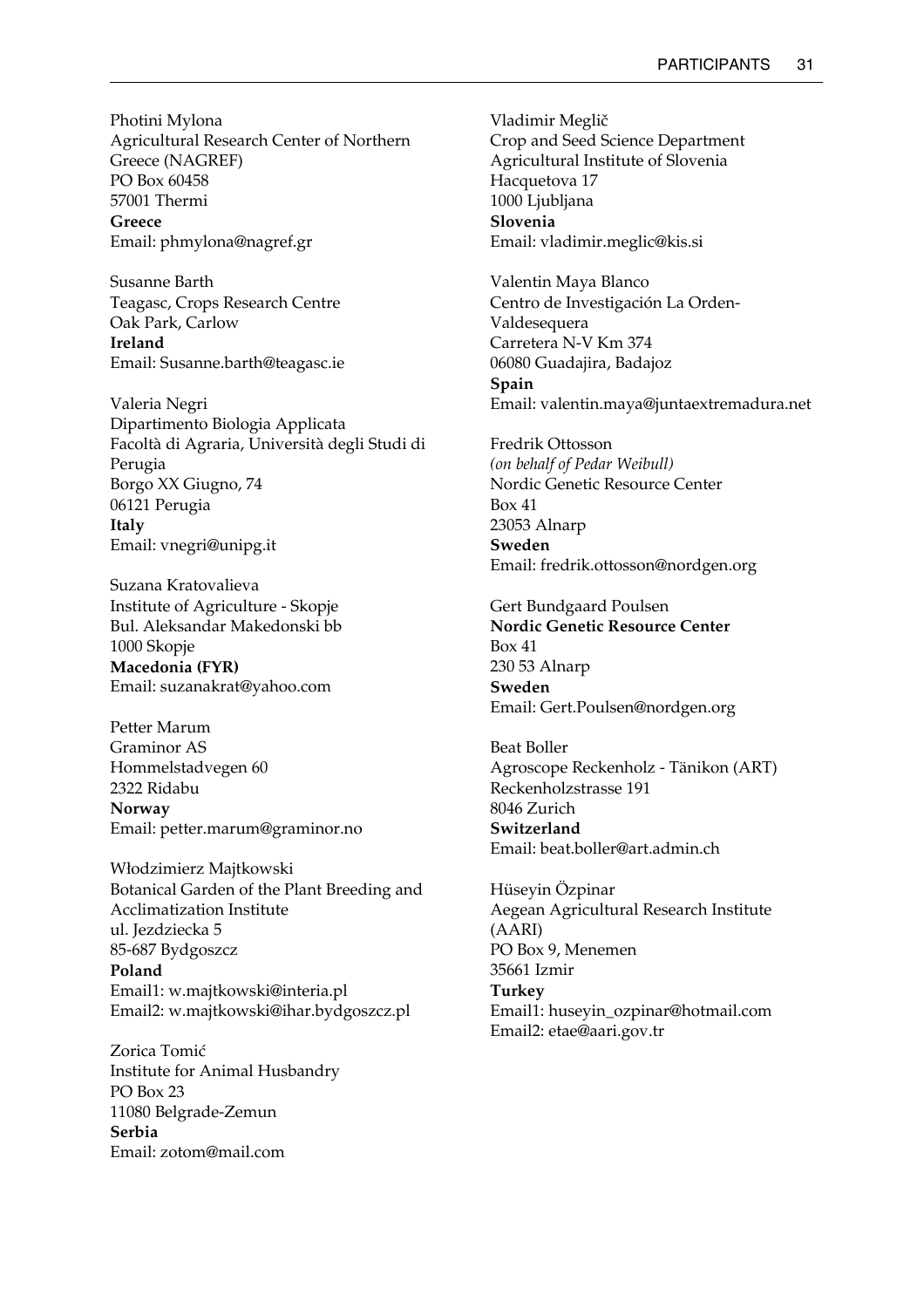Ian D. Thomas Genetic Resources Unit Institute of Biological, Environmental and Rural Sciences (IBERS) Aberystwyth University, Gogerddan, Aberystwyth Ceredigion SY23 3EB **United Kingdom**  Email: idt@aber.ac.uk

#### **Observers**

Klaus Dehmer Genebank Department Leibniz Institute of Plant Genetics and Crop Plant Research (IPK) Satellite Collections North Gross Luesewitz Parkweg 3a 18190 Gross Luesewitz Germany Email1: dehmer@ipk-gatersleben.de Email2: glksmv@t-online.de

Lothar Frese Julius Kuehn Institute - Federal Research Centre for Cultivated Plants Institute for Breeding Research on Agricultural Crops Erwin-Baur-Str. 27 06484 Quedlinburg Germany Email: Lothar.Frese@jki.bund.de

Andreas Graner Director and Head of Genebank Leibniz Institute of Plant Genetics and Crop Plant Research (IPK) Corrensstrasse 3 06466 Gatersleben Germany Email: graner@ipk-gatersleben.de

Helmut Knüpffer Genebank Department Leibniz Institute of Plant Genetics and Crop Plant Research (IPK) Corrensstrasse 3 06466 Gatersleben Germany Email: knupffer@ipk-gatersleben.de

Karsten Pellnitz Ministry of Agriculture, the Environment and Consumer Protection for the Federal State of Mecklenburg-Vorpommern Paulshöher Weg 1 19061 Schwerin Germany Email: k.pellnitz@lu.mv-regierung.de

Markus Oppermann Genebank Department Leibniz Institute of Plant Genetics and Crop Plant Research (IPK) Corrensstrasse 3 06466 Gatersleben Germany Email: opperman@ipk-gatersleben.de

Susanne Hünmörder<sup>[11](#page-37-0)</sup> Genebank Department Leibniz Institute of Plant Genetics and Crop Plant Research (IPK) Inselstr. 9 23 999 Malchow/Poel Germany

#### **ECPGR Secretariat**

Jan Engels AEGIS Coordinator Regional Office for Europe **Bioversity International**  Via dei Tre Denari 472/a 00057 Maccarese, Rome Italy Email: j.engels@cgiar.org

Lorenzo Maggioni ECPGR Coordinator Regional Office for Europe **Bioversity International**  Via dei Tre Denari 472/a 00057 Maccarese, Rome Italy Email: l.maggioni@cgiar.org

<span id="page-37-0"></span><sup>&</sup>lt;sup>11</sup> Current details at time of publication: Landesamt für Landwirtschaft, Lebensmittelsicherheit und Fischerei M-V Regionaldienst Schwerin Email: Susanne.Huenmoerder@lallf.mvnet.de